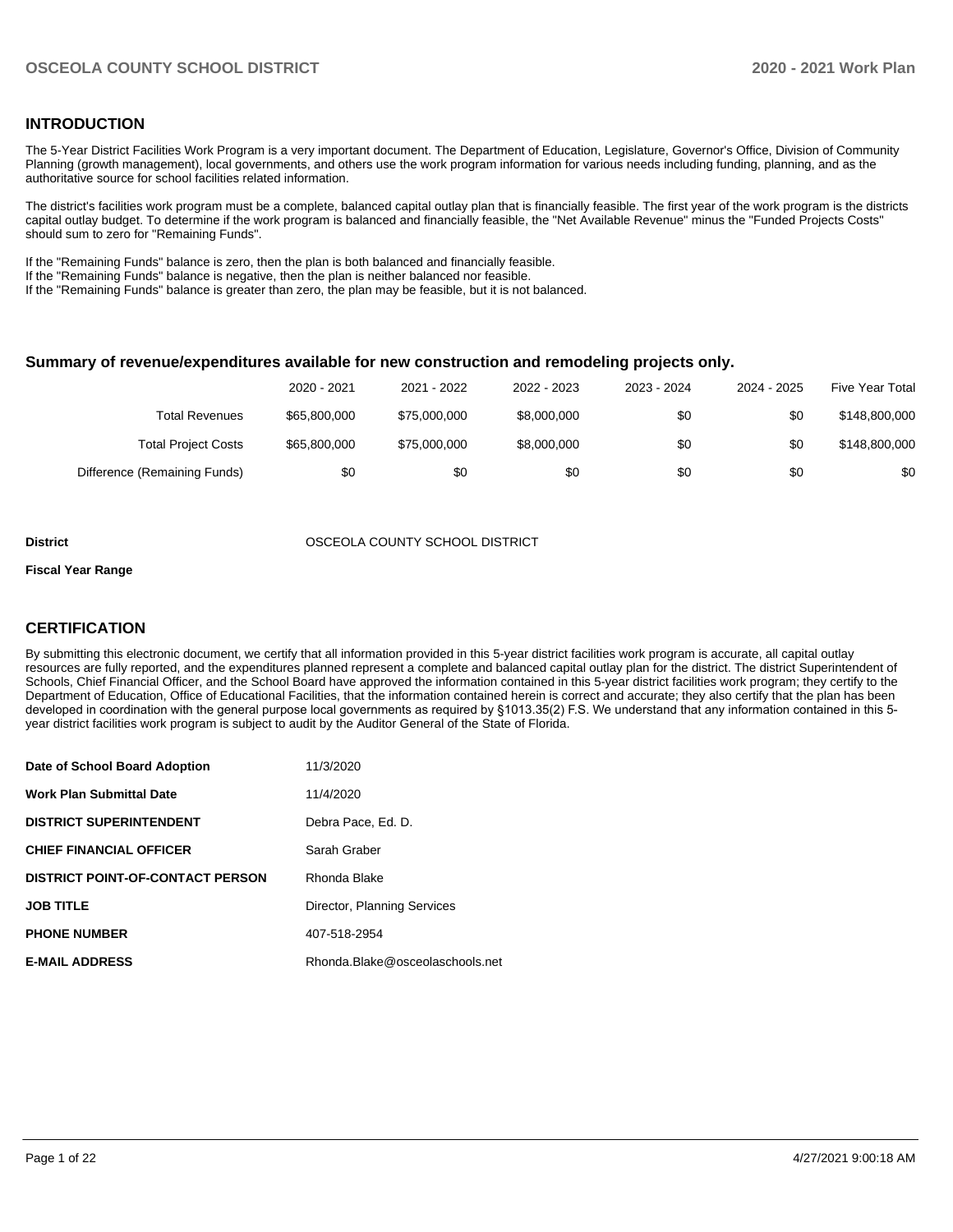# **Expenditures**

#### **Expenditure for Maintenance, Repair and Renovation from 1.50-Mills and PECO**

Annually, prior to the adoption of the district school budget, each school board must prepare a tentative district facilities work program that includes a schedule of major repair and renovation projects necessary to maintain the educational and ancillary facilities of the district.

|                                                                                                     | Item                                                                                                                                                                                                                                                                                                                                                                                                                                                                                                                                                                                                                                                                                                                                                                                                                                                                                                                                                                                                                                                                                                                                                                                                                                                                                                                                                                                                                                                                                       | 2020 - 2021<br><b>Actual Budget</b> | 2021 - 2022<br>Projected | 2022 - 2023<br>Projected | 2023 - 2024<br>Projected | 2024 - 2025<br>Projected                                                                                                             | Total       |  |  |  |
|-----------------------------------------------------------------------------------------------------|--------------------------------------------------------------------------------------------------------------------------------------------------------------------------------------------------------------------------------------------------------------------------------------------------------------------------------------------------------------------------------------------------------------------------------------------------------------------------------------------------------------------------------------------------------------------------------------------------------------------------------------------------------------------------------------------------------------------------------------------------------------------------------------------------------------------------------------------------------------------------------------------------------------------------------------------------------------------------------------------------------------------------------------------------------------------------------------------------------------------------------------------------------------------------------------------------------------------------------------------------------------------------------------------------------------------------------------------------------------------------------------------------------------------------------------------------------------------------------------------|-------------------------------------|--------------------------|--------------------------|--------------------------|--------------------------------------------------------------------------------------------------------------------------------------|-------------|--|--|--|
| <b>HVAC</b>                                                                                         |                                                                                                                                                                                                                                                                                                                                                                                                                                                                                                                                                                                                                                                                                                                                                                                                                                                                                                                                                                                                                                                                                                                                                                                                                                                                                                                                                                                                                                                                                            | \$240,000                           | ا 30                     | \$0                      | \$0                      | \$0                                                                                                                                  | \$240,000   |  |  |  |
|                                                                                                     | Locations: BOGGY CREEK ELEMENTARY, CENTRAL ADMINISTRATIVE COMPLEX                                                                                                                                                                                                                                                                                                                                                                                                                                                                                                                                                                                                                                                                                                                                                                                                                                                                                                                                                                                                                                                                                                                                                                                                                                                                                                                                                                                                                          |                                     |                          |                          |                          |                                                                                                                                      |             |  |  |  |
| Flooring                                                                                            |                                                                                                                                                                                                                                                                                                                                                                                                                                                                                                                                                                                                                                                                                                                                                                                                                                                                                                                                                                                                                                                                                                                                                                                                                                                                                                                                                                                                                                                                                            | \$1,245,000                         | \$0                      | \$0                      | \$0                      | \$0                                                                                                                                  | \$1,245,000 |  |  |  |
| CELEBRATION SCHOOL, CHESTNUT ELEMENTARY, MILL CREEK ELEMENTARY, NARCOOSSEE ELEMENTARY<br>Locations: |                                                                                                                                                                                                                                                                                                                                                                                                                                                                                                                                                                                                                                                                                                                                                                                                                                                                                                                                                                                                                                                                                                                                                                                                                                                                                                                                                                                                                                                                                            |                                     |                          |                          |                          |                                                                                                                                      |             |  |  |  |
| Roofing                                                                                             |                                                                                                                                                                                                                                                                                                                                                                                                                                                                                                                                                                                                                                                                                                                                                                                                                                                                                                                                                                                                                                                                                                                                                                                                                                                                                                                                                                                                                                                                                            | \$650,000                           | \$0                      | \$0                      | \$0                      | \$0                                                                                                                                  | \$650,000   |  |  |  |
|                                                                                                     | Locations: ADULT LEARNING CENTER OSCEOLA NEW, CYPRESS ELEMENTARY                                                                                                                                                                                                                                                                                                                                                                                                                                                                                                                                                                                                                                                                                                                                                                                                                                                                                                                                                                                                                                                                                                                                                                                                                                                                                                                                                                                                                           |                                     |                          |                          |                          |                                                                                                                                      |             |  |  |  |
| Safety to Life                                                                                      |                                                                                                                                                                                                                                                                                                                                                                                                                                                                                                                                                                                                                                                                                                                                                                                                                                                                                                                                                                                                                                                                                                                                                                                                                                                                                                                                                                                                                                                                                            | \$950,000                           | \$950,000                | \$950,000                | \$950,000                | \$950,000                                                                                                                            | \$4,750,000 |  |  |  |
|                                                                                                     | CELEBRATION SENIOR HIGH, CENTER FOR EMPLOYEE WELLNESS, CENTRAL ADMINISTRATIVE COMPLEX, CENTRAL AVENUE<br>ELEMENTARY, CHESTNUT ELEMENTARY, CYPRESS ELEMENTARY, DEERWOOD ELEMENTARY, DENN JOHN MIDDLE, DISCOVERY<br>INTERMEDIATE, EAST LAKE ELEMENTARY, ENVIRONMENTAL CENTER, FLORA RIDGE ELEMENTARY, GATEWAY SENIOR HIGH,<br>HARMONY COMMUNITY SCHOOL, HARMONY MIDDLE SCHOOL<br>HIGHLANDS ELEMENTARY, HORIZON MIDDLE, KISSIMMEE ELEMENTARY, KISSIMMEE MAINTENANCE, KISSIMMEE MIDDLE,<br>KISSIMMEE TRANSPORTATION CENTER, KOA ELEMENTARY, LAKEVIEW ELEMENTARY, LIBERTY HIGH SCHOOL, MICHIGAN AVENUE<br>ELEMENTARY, MILL CREEK ELEMENTARY, NARCOOSSEE ELEMENTARY, NARCOOSSEE MIDDLE SCHOOL, NEOCITY ACADEMY<br>BEGINNINGS ROAD ADMIN ANNEX, OSCEOLA SENIOR HIGH, OSCEOLA TECHNICAL COLLEGE - CENTRAL CAMPUS, OSCEOLA<br>TECHNICAL COLLEGE-POINCIANA CAMPUS, PARKWAY MIDDLE, PARTIN SETTLEMENT ELEMENTARY, PLEASANT HILL ELEMENTARY<br>POINCIANA ELEMENTARY, POINCIANA SENIOR HIGH, REEDY CREEK ELEMENTARY, ROSS E JEFFRIES ELEMENTARY, SAINT CLOUL<br>ELEMENTARY, SAINT CLOUD MIDDLE, SPECIAL PROGRAMS, ST CLOUD SENIOR HIGH, ST CLOUD TRANSPORTATION<br>DEPARTMENT, SUNRISE ELEMENTARY, THACKER AVENUE ELEMENTARY, THE OSCEOLA COUNTY SCHOOL FOR THE ARTS,<br>TOHOPEKALIGA HIGH SCHOOL, VENTURA ELEMENTARY, WESTSIDE K-8 SCHOOL -Middle School "CC", ZENITH ACCELERATED<br><b>ACADEMY</b>                                                                                                    |                                     |                          |                          |                          | , HARMONY SENIOR HIGH, HICKORY TREE ELEMENTARY,<br>, NEPTUNE ELEMENTARY, NEPTUNE MIDDLE, NEW BEGINNINGS EDUCATIONAL COMPLEX NEW, NEW |             |  |  |  |
| Fencing                                                                                             |                                                                                                                                                                                                                                                                                                                                                                                                                                                                                                                                                                                                                                                                                                                                                                                                                                                                                                                                                                                                                                                                                                                                                                                                                                                                                                                                                                                                                                                                                            | \$50,000                            | \$0                      | \$0                      | \$0                      | \$0                                                                                                                                  | \$50,000    |  |  |  |
| Locations:                                                                                          | ADULT LEARNING CENTER OSCEOLA NEW, BOGGY CREEK ELEMENTARY, CANOE CREEK K-8, CELEBRATION SCHOOL,<br>CELEBRATION SENIOR HIGH, CENTER FOR EMPLOYEE WELLNESS, CENTRAL ADMINISTRATIVE COMPLEX, CENTRAL AVENUE<br>ELEMENTARY, CHESTNUT ELEMENTARY, CYPRESS ELEMENTARY, DEERWOOD ELEMENTARY, DENN JOHN MIDDLE, DISCOVERY<br>INTERMEDIATE, EAST LAKE ELEMENTARY, ENVIRONMENTAL CENTER, FLORA RIDGE ELEMENTARY, GATEWAY SENIOR HIGH,<br>HARMONY COMMUNITY SCHOOL, HARMONY MIDDLE SCHOOL<br>HIGHLANDS ELEMENTARY, HORIZON MIDDLE, KISSIMMEE ELEMENTARY, KISSIMMEE MAINTENANCE, KISSIMMEE MIDDLE,<br>KISSIMMEE TRANSPORTATION CENTER, KOA ELEMENTARY, LAKEVIEW ELEMENTARY, LIBERTY HIGH SCHOOL, MICHIGAN AVENUE<br>ELEMENTARY, MILL CREEK ELEMENTARY, NARCOOSSEE ELEMENTARY, NARCOOSSEE MIDDLE SCHOOL, NEOCITY ACADEMY<br>BEGINNINGS ROAD ADMIN ANNEX, OSCEOLA SENIOR HIGH, OSCEOLA TECHNICAL COLLEGE - CENTRAL CAMPUS, OSCEOLA<br>TECHNICAL COLLEGE-POINCIANA CAMPUS, PARKWAY MIDDLE, PARTIN SETTLEMENT ELEMENTARY, PLEASANT HILL ELEMENTARY<br>POINCIANA ELEMENTARY, POINCIANA SENIOR HIGH, REEDY CREEK ELEMENTARY, ROSS E JEFFRIES ELEMENTARY, SAINT CLOUL<br>ELEMENTARY, SAINT CLOUD MIDDLE, SPECIAL PROGRAMS, ST CLOUD SENIOR HIGH, ST CLOUD TRANSPORTATION<br>DEPARTMENT, SUNRISE ELEMENTARY, THACKER AVENUE ELEMENTARY, THE OSCEOLA COUNTY SCHOOL FOR THE ARTS,<br>TOHOPEKALIGA HIGH SCHOOL, VENTURA ELEMENTARY, WESTSIDE K-8 SCHOOL -Middle School "CC", ZENITH ACCELERATED<br><b>ACADEMY</b> |                                     |                          |                          |                          | , HARMONY SENIOR HIGH, HICKORY TREE ELEMENTARY,<br>. NEPTUNE ELEMENTARY. NEPTUNE MIDDLE. NEW BEGINNINGS EDUCATIONAL COMPLEX NEW. NEW |             |  |  |  |
| Parking                                                                                             |                                                                                                                                                                                                                                                                                                                                                                                                                                                                                                                                                                                                                                                                                                                                                                                                                                                                                                                                                                                                                                                                                                                                                                                                                                                                                                                                                                                                                                                                                            | \$100,000                           | \$0                      | \$0                      | \$0                      | \$0                                                                                                                                  | \$100,000   |  |  |  |
|                                                                                                     | Locations: ADULT LEARNING CENTER OSCEOLA NEW, NEPTUNE ELEMENTARY, REEDY CREEK ELEMENTARY                                                                                                                                                                                                                                                                                                                                                                                                                                                                                                                                                                                                                                                                                                                                                                                                                                                                                                                                                                                                                                                                                                                                                                                                                                                                                                                                                                                                   |                                     |                          |                          |                          |                                                                                                                                      |             |  |  |  |
| Electrical                                                                                          |                                                                                                                                                                                                                                                                                                                                                                                                                                                                                                                                                                                                                                                                                                                                                                                                                                                                                                                                                                                                                                                                                                                                                                                                                                                                                                                                                                                                                                                                                            | \$110,400                           | \$0                      | \$0                      | \$0                      | \$0                                                                                                                                  | \$110,400   |  |  |  |
| Locations:                                                                                          | TOHOPEKALIGA HIGH SCHOOL                                                                                                                                                                                                                                                                                                                                                                                                                                                                                                                                                                                                                                                                                                                                                                                                                                                                                                                                                                                                                                                                                                                                                                                                                                                                                                                                                                                                                                                                   |                                     |                          |                          |                          |                                                                                                                                      |             |  |  |  |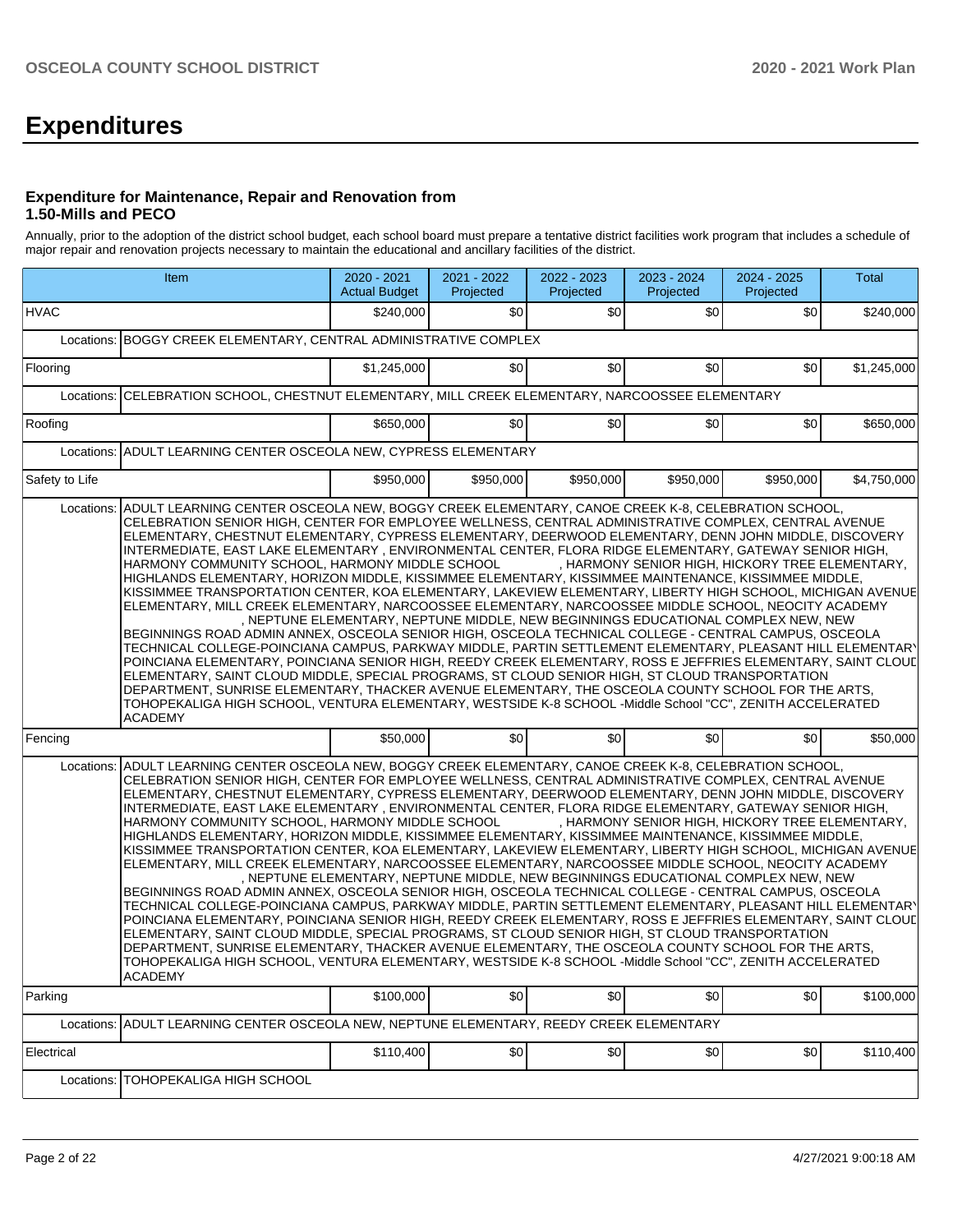| Fire Alarm                       |                                                                                                                                                                                                                                                                                                                                                                                                                                                                                                                                                                                                                                                                                                                                                                                                                                                                                                                                                                                                                                                                                                                                                                                                                                                                                                                                                                                                                                                                                            | \$0          | \$0                                                                               | \$0          | \$0          | \$0                                             | \$0          |
|----------------------------------|--------------------------------------------------------------------------------------------------------------------------------------------------------------------------------------------------------------------------------------------------------------------------------------------------------------------------------------------------------------------------------------------------------------------------------------------------------------------------------------------------------------------------------------------------------------------------------------------------------------------------------------------------------------------------------------------------------------------------------------------------------------------------------------------------------------------------------------------------------------------------------------------------------------------------------------------------------------------------------------------------------------------------------------------------------------------------------------------------------------------------------------------------------------------------------------------------------------------------------------------------------------------------------------------------------------------------------------------------------------------------------------------------------------------------------------------------------------------------------------------|--------------|-----------------------------------------------------------------------------------|--------------|--------------|-------------------------------------------------|--------------|
| Locations:                       | No Locations for this expenditure.                                                                                                                                                                                                                                                                                                                                                                                                                                                                                                                                                                                                                                                                                                                                                                                                                                                                                                                                                                                                                                                                                                                                                                                                                                                                                                                                                                                                                                                         |              |                                                                                   |              |              |                                                 |              |
| Telephone/Intercom System        |                                                                                                                                                                                                                                                                                                                                                                                                                                                                                                                                                                                                                                                                                                                                                                                                                                                                                                                                                                                                                                                                                                                                                                                                                                                                                                                                                                                                                                                                                            | \$551,000    | \$0                                                                               | \$0          | \$0          | \$0                                             | \$551,000    |
| Locations:                       | ADULT LEARNING CENTER OSCEOLA NEW, BOGGY CREEK ELEMENTARY, CANOE CREEK K-8, CELEBRATION SCHOOL,<br>CELEBRATION SENIOR HIGH, CENTER FOR EMPLOYEE WELLNESS, CENTRAL ADMINISTRATIVE COMPLEX, CENTRAL AVENUE<br>ELEMENTARY, CHESTNUT ELEMENTARY, CYPRESS ELEMENTARY, DEERWOOD ELEMENTARY, DENN JOHN MIDDLE, DISCOVERY<br>INTERMEDIATE, EAST LAKE ELEMENTARY, ENVIRONMENTAL CENTER, FLORA RIDGE ELEMENTARY, GATEWAY SENIOR HIGH,<br>HARMONY COMMUNITY SCHOOL, HARMONY MIDDLE SCHOOL<br>HIGHLANDS ELEMENTARY, HORIZON MIDDLE, KISSIMMEE ELEMENTARY, KISSIMMEE MAINTENANCE, KISSIMMEE MIDDLE,<br>KISSIMMEE TRANSPORTATION CENTER, KOA ELEMENTARY, LAKEVIEW ELEMENTARY, LIBERTY HIGH SCHOOL, MICHIGAN AVENUE<br>ELEMENTARY, MILL CREEK ELEMENTARY, NARCOOSSEE ELEMENTARY, NARCOOSSEE MIDDLE SCHOOL, NEOCITY ACADEMY<br>BEGINNINGS ROAD ADMIN ANNEX, OSCEOLA SENIOR HIGH, OSCEOLA TECHNICAL COLLEGE - CENTRAL CAMPUS, OSCEOLA<br>TECHNICAL COLLEGE-POINCIANA CAMPUS, PARKWAY MIDDLE, PARTIN SETTLEMENT ELEMENTARY, PLEASANT HILL ELEMENTARY<br>POINCIANA ELEMENTARY, POINCIANA SENIOR HIGH, REEDY CREEK ELEMENTARY, ROSS E JEFFRIES ELEMENTARY, SAINT CLOUL<br>ELEMENTARY, SAINT CLOUD MIDDLE, SPECIAL PROGRAMS, ST CLOUD SENIOR HIGH, ST CLOUD TRANSPORTATION<br>DEPARTMENT, SUNRISE ELEMENTARY, THACKER AVENUE ELEMENTARY, THE OSCEOLA COUNTY SCHOOL FOR THE ARTS,<br>TOHOPEKALIGA HIGH SCHOOL, VENTURA ELEMENTARY, WESTSIDE K-8 SCHOOL -Middle School "CC", ZENITH ACCELERATED                   |              | , NEPTUNE ELEMENTARY, NEPTUNE MIDDLE, NEW BEGINNINGS EDUCATIONAL COMPLEX NEW, NEW |              |              | , HARMONY SENIOR HIGH, HICKORY TREE ELEMENTARY, |              |
| <b>Closed Circuit Television</b> | <b>ACADEMY</b>                                                                                                                                                                                                                                                                                                                                                                                                                                                                                                                                                                                                                                                                                                                                                                                                                                                                                                                                                                                                                                                                                                                                                                                                                                                                                                                                                                                                                                                                             | \$0          | \$0                                                                               | \$0          | \$0          | \$0                                             | \$0          |
|                                  | Locations: No Locations for this expenditure.                                                                                                                                                                                                                                                                                                                                                                                                                                                                                                                                                                                                                                                                                                                                                                                                                                                                                                                                                                                                                                                                                                                                                                                                                                                                                                                                                                                                                                              |              |                                                                                   |              |              |                                                 |              |
| Paint                            |                                                                                                                                                                                                                                                                                                                                                                                                                                                                                                                                                                                                                                                                                                                                                                                                                                                                                                                                                                                                                                                                                                                                                                                                                                                                                                                                                                                                                                                                                            | \$356,000    | \$0                                                                               | \$0          | \$0          | \$0                                             | \$356,000    |
| Locations:                       | CELEBRATION SCHOOL, CHESTNUT ELEMENTARY, HIGHLANDS ELEMENTARY, NARCOOSSEE ELEMENTARY                                                                                                                                                                                                                                                                                                                                                                                                                                                                                                                                                                                                                                                                                                                                                                                                                                                                                                                                                                                                                                                                                                                                                                                                                                                                                                                                                                                                       |              |                                                                                   |              |              |                                                 |              |
| Maintenance/Repair               |                                                                                                                                                                                                                                                                                                                                                                                                                                                                                                                                                                                                                                                                                                                                                                                                                                                                                                                                                                                                                                                                                                                                                                                                                                                                                                                                                                                                                                                                                            | \$5,798,600  | \$10,000,000                                                                      | \$10,000,000 | \$10,000,000 | \$10,000,000                                    | \$45,798,600 |
| Locations:                       | ADULT LEARNING CENTER OSCEOLA NEW, BOGGY CREEK ELEMENTARY, CANOE CREEK K-8, CELEBRATION SCHOOL,<br>CELEBRATION SENIOR HIGH, CENTER FOR EMPLOYEE WELLNESS, CENTRAL ADMINISTRATIVE COMPLEX, CENTRAL AVENUE<br>ELEMENTARY, CHESTNUT ELEMENTARY, CYPRESS ELEMENTARY, DEERWOOD ELEMENTARY, DENN JOHN MIDDLE, DISCOVERY<br>INTERMEDIATE, EAST LAKE ELEMENTARY, ENVIRONMENTAL CENTER, FLORA RIDGE ELEMENTARY, GATEWAY SENIOR HIGH,<br>HARMONY COMMUNITY SCHOOL, HARMONY MIDDLE SCHOOL<br>HIGHLANDS ELEMENTARY, HORIZON MIDDLE, KISSIMMEE ELEMENTARY, KISSIMMEE MAINTENANCE, KISSIMMEE MIDDLE,<br>KISSIMMEE TRANSPORTATION CENTER, KOA ELEMENTARY, LAKEVIEW ELEMENTARY, LIBERTY HIGH SCHOOL, MICHIGAN AVENUE<br>ELEMENTARY, MILL CREEK ELEMENTARY, NARCOOSSEE ELEMENTARY, NARCOOSSEE MIDDLE SCHOOL, NEOCITY ACADEMY<br>BEGINNINGS ROAD ADMIN ANNEX, OSCEOLA SENIOR HIGH, OSCEOLA TECHNICAL COLLEGE - CENTRAL CAMPUS, OSCEOLA<br>TECHNICAL COLLEGE-POINCIANA CAMPUS, PARKWAY MIDDLE, PARTIN SETTLEMENT ELEMENTARY, PLEASANT HILL ELEMENTARY<br>POINCIANA ELEMENTARY, POINCIANA SENIOR HIGH, REEDY CREEK ELEMENTARY, ROSS E JEFFRIES ELEMENTARY, SAINT CLOUL<br>ELEMENTARY, SAINT CLOUD MIDDLE, SPECIAL PROGRAMS, ST CLOUD SENIOR HIGH, ST CLOUD TRANSPORTATION<br>DEPARTMENT, SUNRISE ELEMENTARY, THACKER AVENUE ELEMENTARY, THE OSCEOLA COUNTY SCHOOL FOR THE ARTS,<br>TOHOPEKALIGA HIGH SCHOOL, VENTURA ELEMENTARY, WESTSIDE K-8 SCHOOL -Middle School "CC", ZENITH ACCELERATED<br><b>ACADEMY</b> |              | , NEPTUNE ELEMENTARY, NEPTUNE MIDDLE, NEW BEGINNINGS EDUCATIONAL COMPLEX NEW, NEW |              |              | , HARMONY SENIOR HIGH, HICKORY TREE ELEMENTARY, |              |
|                                  | <b>Sub Total:</b>                                                                                                                                                                                                                                                                                                                                                                                                                                                                                                                                                                                                                                                                                                                                                                                                                                                                                                                                                                                                                                                                                                                                                                                                                                                                                                                                                                                                                                                                          | \$10,051,000 | \$10,950,000                                                                      | \$10,950,000 | \$10,950,000 | \$10,950,000                                    | \$53,851,000 |

| <b>IPECO Maintenance Expenditures</b> | \$0                 | ፍሶ<br>υU     | ሶስ<br>- 20 L | ሶሳ<br>υU     | \$0          | \$0                              |
|---------------------------------------|---------------------|--------------|--------------|--------------|--------------|----------------------------------|
| 1.50 Mill Sub Total:                  | ا 000.،<br>\$10.171 | ا 11,070,000 | \$11,070,000 | \$11,070,000 | \$11.070.000 | \$54,451<br>$1,000$ <sup>1</sup> |

|                     | Other Items                                                                                                                                                                                     | $2020 - 2021$<br><b>Actual Budget</b> | $2021 - 2022$<br>Projected | $2022 - 2023$<br>Projected | $2023 - 2024$<br>Projected | $2024 - 2025$<br>Projected | Total        |  |  |  |
|---------------------|-------------------------------------------------------------------------------------------------------------------------------------------------------------------------------------------------|---------------------------------------|----------------------------|----------------------------|----------------------------|----------------------------|--------------|--|--|--|
| Athletic Facilities |                                                                                                                                                                                                 | \$120,000                             | \$120,000                  | \$120,000                  | \$120,000                  | \$120,000                  | \$600,000    |  |  |  |
|                     | Locations CELEBRATION SENIOR HIGH, GATEWAY SENIOR HIGH, HARMONY SENIOR HIGH, LIBERTY HIGH SCHOOL, OSCEOLA SENIOR<br>HIGH, POINCIANA SENIOR HIGH, ST CLOUD SENIOR HIGH, TOHOPEKALIGA HIGH SCHOOL |                                       |                            |                            |                            |                            |              |  |  |  |
|                     | Total:                                                                                                                                                                                          | \$10.171.000                          | \$11.070.000               | \$11.070.000               | \$11.070.000               | \$11,070,000               | \$54,451,000 |  |  |  |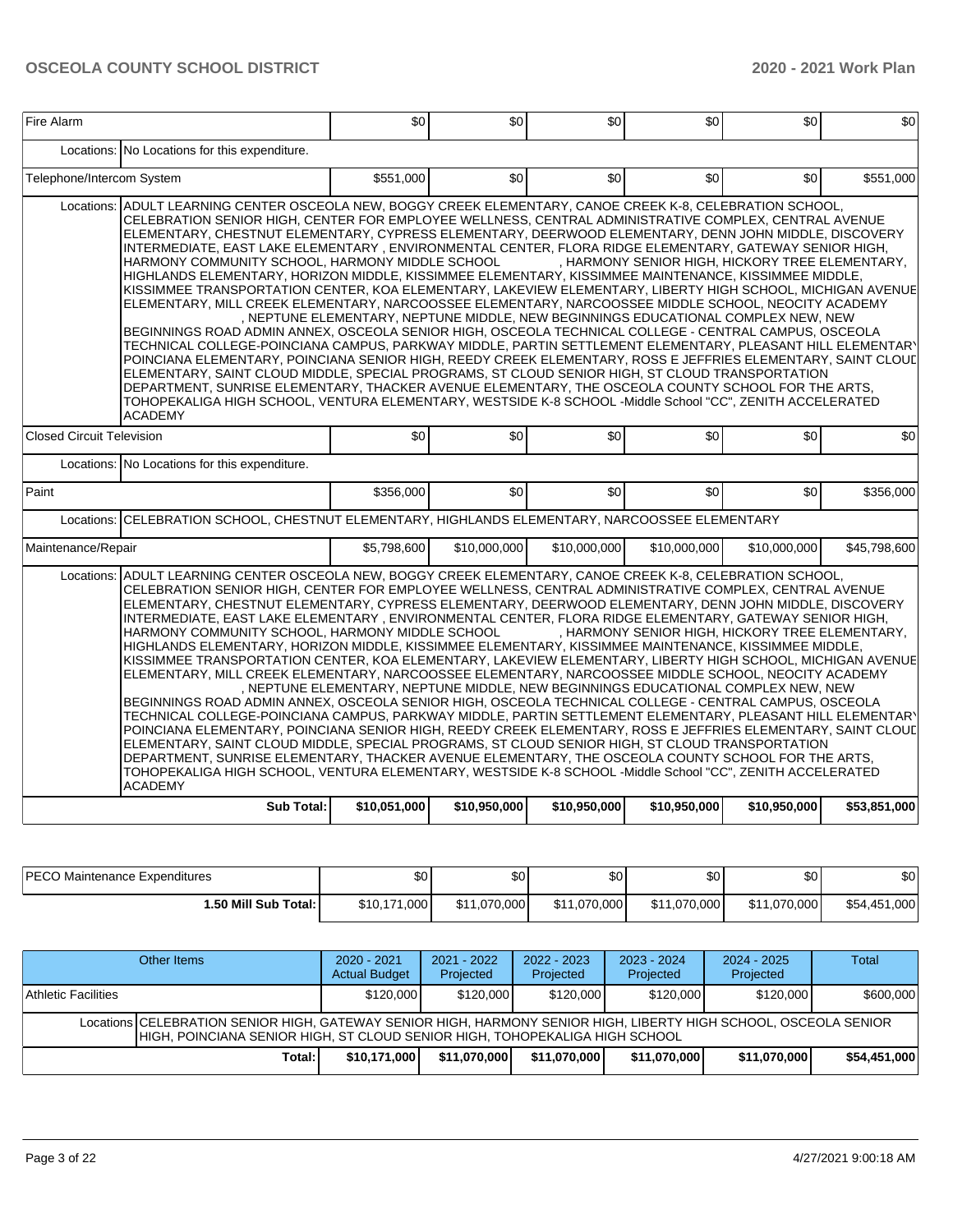## **Local 1.50 Mill Expenditure For Maintenance, Repair and Renovation**

Anticipated expenditures expected from local funding sources over the years covered by the current work plan.

| Item                                                         | 2020 - 2021<br><b>Actual Budget</b> | 2021 - 2022<br>Projected | 2022 - 2023<br>Projected | 2023 - 2024<br>Projected | 2024 - 2025<br>Projected | <b>Total</b>  |
|--------------------------------------------------------------|-------------------------------------|--------------------------|--------------------------|--------------------------|--------------------------|---------------|
| Remaining Maint and Repair from 1.5 Mills                    | \$10,171,000                        | \$11,070,000             | \$11,070,000             | \$11,070,000             | \$11,070,000             | \$54,451,000  |
| Maintenance/Repair Salaries                                  | \$10,556,554                        | \$10,662,120             | \$10,768,741             | \$10,876,428             | \$10,963,704             | \$53,827,547  |
| <b>School Bus Purchases</b>                                  | \$4,250,000                         | \$4,250,000              | \$4,250,000              | \$4,250,000              | \$4,250,000              | \$21,250,000  |
| Other Vehicle Purchases                                      | \$300,000                           | \$300,000                | \$300,000                | \$300,000                | \$300,000                | \$1,500,000   |
| <b>Capital Outlay Equipment</b>                              | \$3,250,000                         | \$3,500,000              | \$3,500,000              | \$3,500,000              | \$3,500,000              | \$17,250,000  |
| Rent/Lease Payments                                          | \$0                                 | \$0                      | \$0                      | \$0                      | \$0                      | \$0           |
| <b>COP Debt Service</b>                                      | \$12,283,549                        | \$12,317,557             | \$12,310,569             | \$12,313,585             | \$12,427,285             | \$61,652,545  |
| Rent/Lease Relocatables                                      | \$2,100,000                         | \$2,100,000              | \$2,100,000              | \$2,100,000              | \$2,100,000              | \$10,500,000  |
| <b>Environmental Problems</b>                                | \$0                                 | \$0                      | \$0                      | \$0                      | \$0                      | \$0           |
| s.1011.14 Debt Service                                       | \$0                                 | \$0                      | \$0                      | \$0                      | \$0                      | \$0           |
| Special Facilities Construction Account                      | \$0                                 | \$0                      | \$0                      | \$0                      | \$0                      | \$0           |
| Premiums for Property Casualty Insurance - 1011.71<br>(4a,b) | \$2,948,380                         | \$2,948,380              | \$2,948,380              | \$2,948,380              | \$2,948,380              | \$14,741,900  |
| Qualified School Construction Bonds (QSCB)                   | \$2,810,045                         | \$2,810,045              | \$2,810,045              | \$2,810,045              | \$2,810,045              | \$14,050,225  |
| Qualified Zone Academy Bonds (QZAB)                          | \$0                                 | \$0                      | \$0                      | \$0                      | \$0                      | \$0           |
| Security                                                     | \$950,000                           | \$1,000,000              | \$1,000,000              | \$1,000,000              | \$1,000,000              | \$4,950,000   |
| <b>Charter Capital</b>                                       | \$7,399,013                         | \$7,399,013              | \$7,399,013              | \$7,399,013              | \$7,399,013              | \$36,995,065  |
| S Tax Debt Service                                           | \$13,605,656                        | \$13,579,343             | \$13,584,482             | \$13,596,807             | \$13,876,165             | \$68,242,453  |
| Portable set-up/teardown                                     | \$300,000                           | \$300,000                | \$300,000                | \$300,000                | \$300,000                | \$1,500,000   |
| Technology                                                   | \$7,003,300                         | \$6,500,000              | \$6,500,000              | \$6,500,000              | \$6,500,000              | \$33,003,300  |
| <b>EFBD Debt Service</b>                                     | \$928,873                           | \$926,669                | \$924,878                | \$923,835                | \$913,628                | \$4,617,883   |
| <b>Transfer to General Fund-Other</b>                        | \$2,112,000                         | \$2,133,120              | \$2,154,451              | \$2,175,996              | \$2,197,755              | \$10,773,322  |
| <b>Local Expenditure Totals:</b>                             | \$80,968,370                        | \$81,796,247             | \$81,920,559             | \$82,064,089             | \$82,555,975             | \$409,305,240 |

# **Revenue**

# **1.50 Mill Revenue Source**

Schedule of Estimated Capital Outlay Revenue from each currently approved source which is estimated to be available for expenditures on the projects included in the tentative district facilities work program. All amounts are NET after considering carryover balances, interest earned, new COP's, 1011.14 and 1011.15 loans, etc. Districts cannot use 1.5-Mill funds for salaries except for those explicitly associated with maintenance/repair projects. (1011.71 (5), F.S.)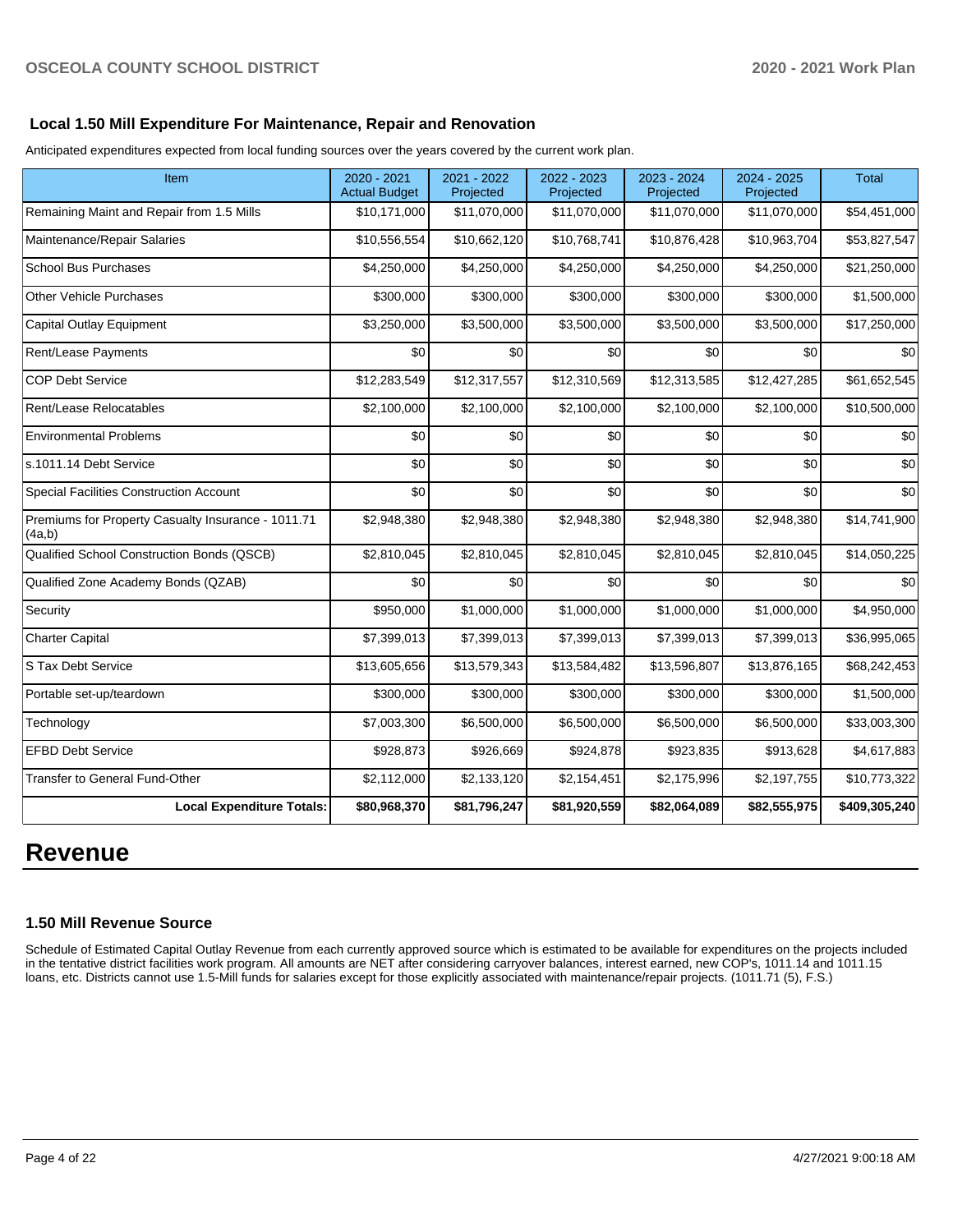| Item                                                                                | Fund | $2020 - 2021$<br><b>Actual Value</b> | 2021 - 2022<br>Projected | $2022 - 2023$<br>Projected | $2023 - 2024$<br>Projected | $2024 - 2025$<br>Projected | <b>Total</b>      |
|-------------------------------------------------------------------------------------|------|--------------------------------------|--------------------------|----------------------------|----------------------------|----------------------------|-------------------|
| $(1)$ Non-exempt property<br>lassessed valuation                                    |      | \$33,938,986,737                     | \$35,941,386,954         | \$38,241,635,720           | \$40,727,342,041           | \$43,456,073,958           | \$192,305,425,410 |
| $(2)$ The Millage projected for<br>discretionary capital outlay per<br>ls.1011.71   |      | 1.50                                 | 1.50                     | 1.50                       | 1.50                       | 1.50                       |                   |
| $(3)$ Full value of the 1.50-Mill<br>discretionary capital outlay per<br>ls.1011.71 |      | \$57,017,498                         | \$60,381,530             | \$64,245,948               | \$68,421,935               | \$73,006,204               | \$323,073,115     |
| $(4)$ Value of the portion of the 1.50<br>-Mill ACTUALLY levied                     | 370I | \$48,872,141                         | \$51,755,597             | \$55,067,955               | \$58,647,373               | \$62,576,746               | \$276,919,812     |
| $(5)$ Difference of lines $(3)$ and $(4)$                                           |      | \$8,145,357                          | \$8,625,933              | \$9,177,993                | \$9,774,562                | \$10,429,458               | \$46,153,303      |

#### **PECO Revenue Source**

The figure in the row designated "PECO Maintenance" will be subtracted from funds available for new construction because PECO maintenance dollars cannot be used for new construction.

| Item                                 | Fund | $2020 - 2021$<br><b>Actual Budget</b> | 2021 - 2022<br>Projected | 2022 - 2023<br>Projected | 2023 - 2024<br>Projected | 2024 - 2025<br>Projected | Total            |
|--------------------------------------|------|---------------------------------------|--------------------------|--------------------------|--------------------------|--------------------------|------------------|
| <b>PECO New Construction</b>         | 340  | \$0                                   | \$0 <sub>1</sub>         | \$0                      | \$0 <sub>0</sub>         | \$0 <sub>1</sub>         | \$0 <sub>1</sub> |
| <b>PECO Maintenance Expenditures</b> |      | ا 30                                  | \$٥١                     | \$0                      | \$0 <sub>1</sub>         | \$0                      | \$0              |
|                                      |      | \$0                                   | \$0                      | \$0                      | \$0                      | \$0                      | \$0              |

# **CO & DS Revenue Source**

Revenue from Capital Outlay and Debt Service funds.

| <b>Item</b>                               | Fund | $2020 - 2021$<br><b>Actual Budget</b> | 2021 - 2022<br>Projected | 2022 - 2023<br>Projected | $2023 - 2024$<br>Projected | $2024 - 2025$<br>Projected | Total          |
|-------------------------------------------|------|---------------------------------------|--------------------------|--------------------------|----------------------------|----------------------------|----------------|
| ICO & DS Cash Flow-through<br>Distributed | 360  | \$2.029.073                           | \$2,029,073              | \$2,029,073              | \$2.029.073                | \$2,029,073                | \$10, 145, 365 |
| ICO & DS Interest on<br>Undistributed CO  | 360  | \$77.750                              | \$77.750                 | \$77.750                 | \$77.750                   | \$77.750                   | \$388,750      |
|                                           |      | \$2,106,823                           | \$2,106,823              | \$2,106,823              | \$2,106,823                | \$2,106,823                | \$10,534,115   |

#### **Fair Share Revenue Source**

Nothing reported for this section. All legally binding commitments for proportionate fair-share mitigation for impacts on public school facilities must be included in the 5-year district work program.

#### **Sales Surtax Referendum**

Specific information about any referendum for a 1-cent or ½-cent surtax referendum during the previous year.

**Did the school district hold a surtax referendum during the past fiscal year 2019 - 2020?**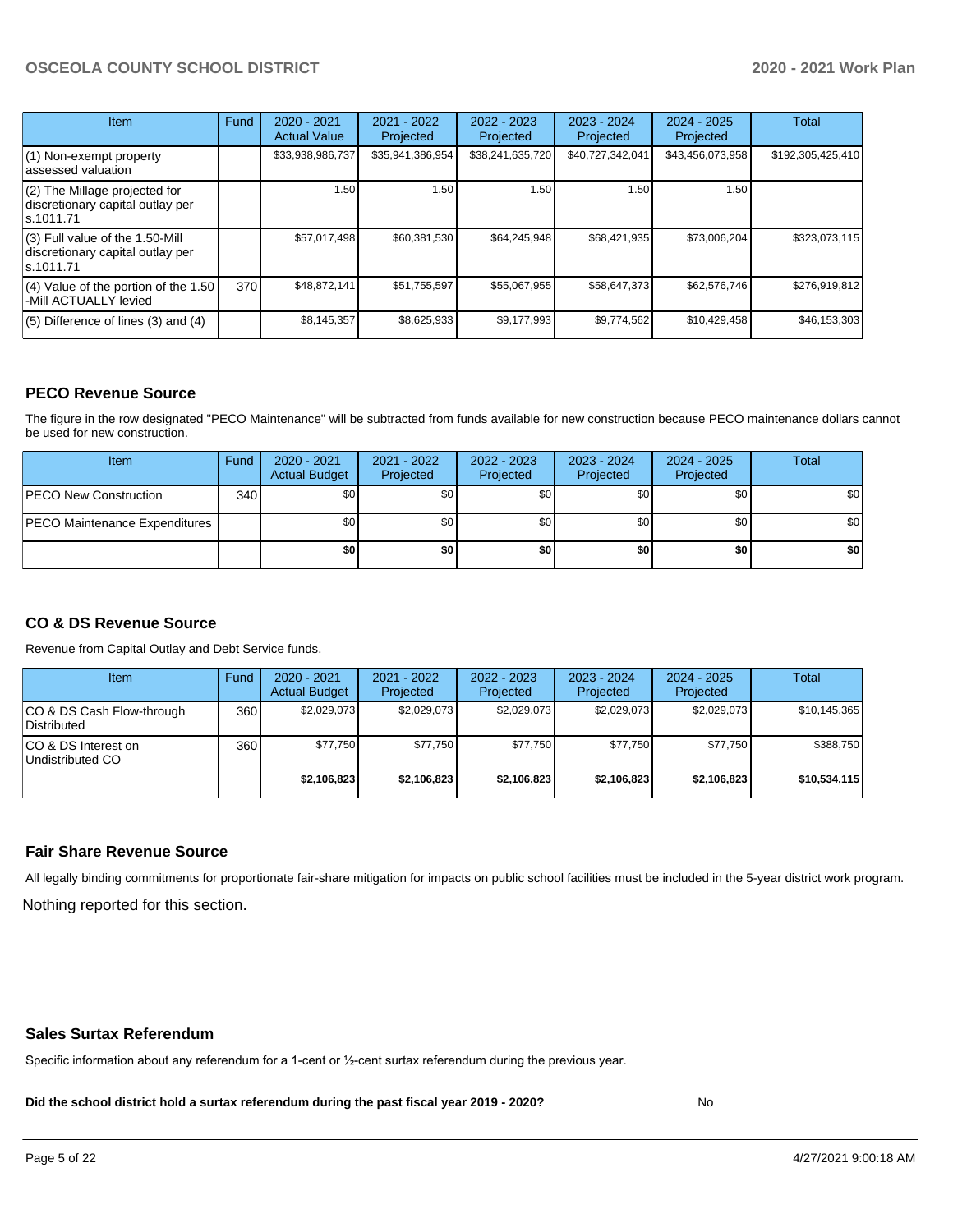# **Additional Revenue Source**

Any additional revenue sources

| Item                                                                                                                      | 2020 - 2021<br><b>Actual Value</b> | 2021 - 2022<br>Projected | 2022 - 2023<br>Projected | 2023 - 2024<br>Projected | 2024 - 2025<br>Projected | <b>Total</b>      |
|---------------------------------------------------------------------------------------------------------------------------|------------------------------------|--------------------------|--------------------------|--------------------------|--------------------------|-------------------|
| Proceeds from a s.1011.14/15 F.S. Loans                                                                                   | \$0                                | \$0                      | \$0                      | \$0                      | \$0                      | \$0               |
| District Bonds - Voted local bond<br>referendum proceeds per s.9, Art VII<br><b>State Constitution</b>                    | \$0                                | \$0                      | \$0                      | \$0                      | \$0                      | \$0               |
| Proceeds from Special Act Bonds                                                                                           | \$0                                | \$0                      | \$0                      | \$0                      | \$0                      | \$0               |
| Estimated Revenue from CO & DS Bond<br>Sale                                                                               | \$0                                | \$0                      | \$0                      | \$0                      | \$0                      | \$0               |
| Proceeds from Voted Capital<br>Improvements millage                                                                       | \$0                                | \$0                      | \$0                      | \$0                      | \$0                      | \$0               |
| Other Revenue for Other Capital Projects                                                                                  | \$7,659,013                        | \$7,659,013              | \$7,659,013              | \$7,659,013              | \$7,659,013              | \$38,295,065      |
| Proceeds from 1/2 cent sales surtax<br>authorized by school board                                                         | \$29,070,602                       | \$32,027,958             | \$33,197,054             | \$34,550,020             | \$35,670,348             | \$164,515,982     |
| Proceeds from local governmental<br>infrastructure sales surtax                                                           | \$14,535,301                       | \$16,013,979             | \$16,958,527             | \$17,275,010             | \$17,835,174             | \$82,617,991      |
| Proceeds from Certificates of<br>Participation (COP's) Sale                                                               | \$0                                | \$0                      | \$0                      | \$0                      | \$0                      | \$0               |
| Classrooms First Bond proceeds amount<br>authorized in FY 1997-98                                                         | \$0                                | \$0                      | \$0                      | \$0                      | \$0                      | \$0               |
| <b>Classrooms for Kids</b>                                                                                                | \$0                                | \$0                      | \$0                      | \$0                      | \$0                      | \$0               |
| <b>District Equity Recognition</b>                                                                                        | \$0                                | \$0                      | \$0                      | \$0                      | \$0                      | \$0               |
| <b>Federal Grants</b>                                                                                                     | \$0                                | \$0                      | \$0                      | \$0                      | \$0                      | \$0               |
| Proportionate share mitigation (actual<br>cash revenue only, not in kind donations)                                       | \$0                                | \$0                      | \$0                      | \$0                      | \$0                      | \$0               |
| Impact fees received                                                                                                      | \$50,000,000                       | \$51,750,000             | \$53,561,250             | \$55,435,894             | \$57,376,150             | \$268,123,294     |
| Private donations                                                                                                         | \$0                                | \$0                      | \$0                      | \$0                      | \$0                      | \$0               |
| Grants from local governments or not-for-<br>profit organizations                                                         | \$0                                | \$0                      | \$0                      | \$0                      | \$0                      | \$0               |
| Interest, Including Profit On Investment                                                                                  | \$202,410                          | \$136,942                | \$174,674                | \$257,445                | \$360,049                | \$1,131,520       |
| Revenue from Bonds pledging proceeds<br>from 1 cent or 1/2 cent Sales Surtax                                              | \$0                                | \$0                      | \$0                      | \$0                      | \$0                      | \$0               |
| <b>Total Fund Balance Carried Forward</b>                                                                                 | \$260,951,111                      | \$135,351,923            | \$139,149,166            | \$216,737,079            | \$309,747,746            | \$1,061,937,025   |
| General Capital Outlay Obligated Fund<br><b>Balance Carried Forward From Total</b><br><b>Fund Balance Carried Forward</b> | (\$130, 170, 285)                  | \$0                      | \$0                      | \$0                      | \$0                      | (\$130, 170, 285) |
| <b>Special Facilities Construction Account</b>                                                                            | \$0                                | \$0                      | \$0                      | \$0                      | \$0                      | \$0               |
| One Cent - 1/2 Cent Sales Surtax Debt<br>Service From Total Fund Balance Carried<br>Forward                               | \$0                                | \$0                      | \$0                      | \$0                      | \$0                      | \$0               |
| Capital Outlay Projects Funds Balance<br>Carried Forward From Total Fund<br><b>Balance Carried Forward</b>                | (\$136,458,746)                    | (\$140,005,988)          | (\$217,953,903)          | (\$310,604,568)          | (\$410,776,074)          | (\$1,215,799,279) |
| <b>Subtotal</b>                                                                                                           | \$95,789,406                       | \$102,933,827            | \$32,745,781             | \$21,309,893             | \$17,872,406             | \$270,651,313     |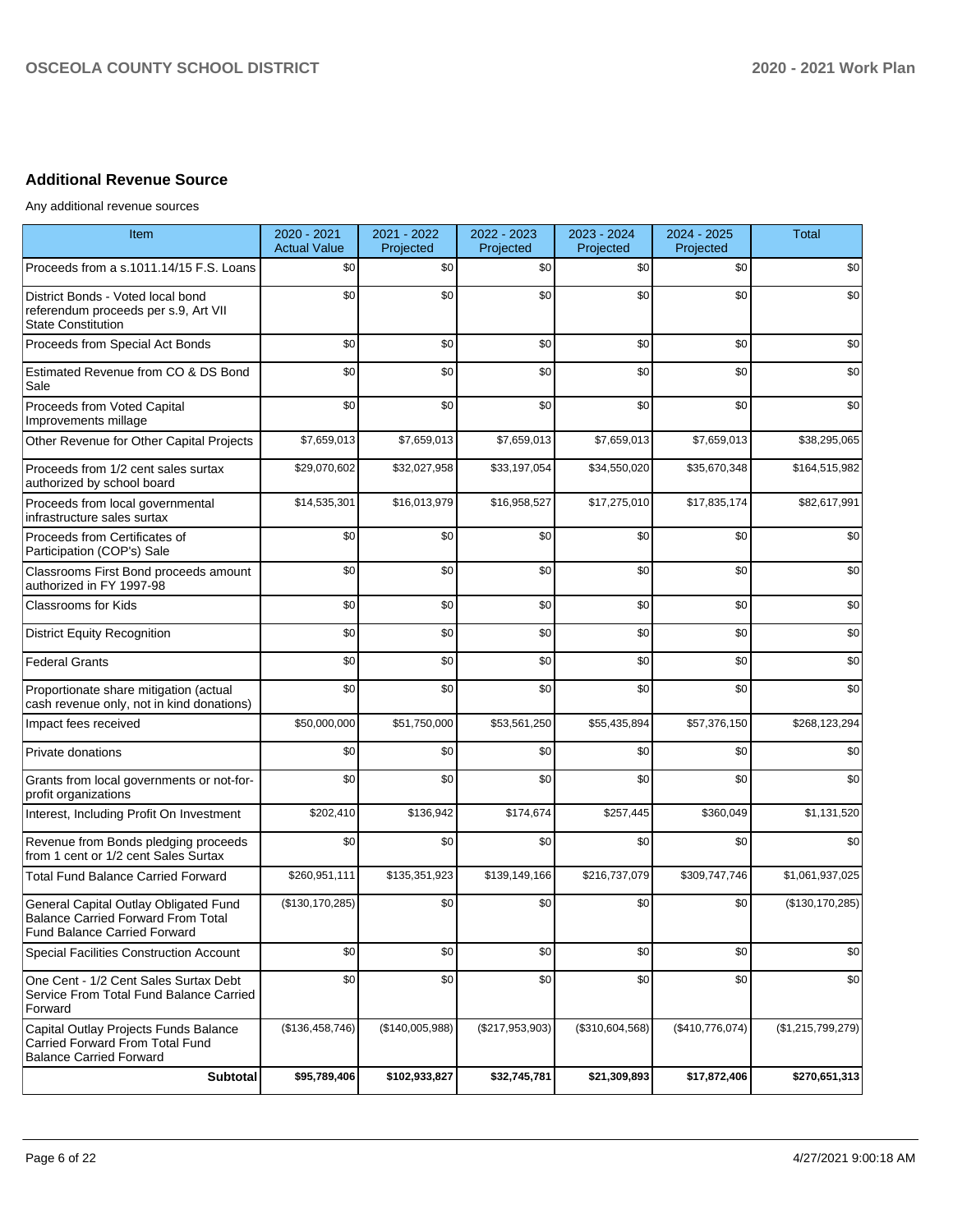# **Total Revenue Summary**

| Item Name                                                  | $2020 - 2021$<br><b>Budget</b> | 2021 - 2022<br>Projected | $2022 - 2023$<br>Projected | $2023 - 2024$<br>Projected | $2024 - 2025$<br>Projected | <b>Five Year Total</b> |
|------------------------------------------------------------|--------------------------------|--------------------------|----------------------------|----------------------------|----------------------------|------------------------|
| Local 1.5 Mill Discretionary Capital Outlay<br>Revenue     | \$48.872.141                   | \$51,755,597             | \$55,067,955               | \$58,647,373               | \$62,576,746               | \$276,919,812          |
| PECO and 1.5 Mill Maint and Other 1.5<br>Mill Expenditures | (\$80,968,370)                 | (\$81,796,247)           | (\$81,920,559)             | (\$82,064,089)             | (\$82,555,975)             | (\$409,305,240)        |
| <b>PECO Maintenance Revenue</b>                            | \$0                            | \$0                      | \$0                        | \$0                        | \$0                        | \$0                    |
| <b>Available 1.50 Mill for New</b><br><b>Construction</b>  | (\$32,096,229)                 | $($ \$30.040.650)        | (\$26,852,604)             | (\$23,416,716)             | (S19.979.229)              | (\$132,385,428)        |

| <b>Item Name</b>                      | 2020 - 2021<br><b>Budget</b> | $2021 - 2022$<br>Projected | $2022 - 2023$<br>Projected | $2023 - 2024$<br>Projected | $2024 - 2025$<br>Projected | <b>Five Year Total</b> |
|---------------------------------------|------------------------------|----------------------------|----------------------------|----------------------------|----------------------------|------------------------|
| ICO & DS Revenue                      | \$2,106,823                  | \$2,106,823                | \$2,106,823                | \$2,106,823                | \$2,106,823                | \$10,534,115           |
| <b>IPECO New Construction Revenue</b> | \$0                          | \$0                        | \$0                        | \$0                        | \$0                        | \$0                    |
| Other/Additional Revenue              | \$95,789,406                 | \$102,933,827              | \$32,745,781               | \$21,309,893               | \$17,872,406               | \$270.651.313          |
| <b>Total Additional Revenuel</b>      | \$97,896,229                 | \$105,040,650              | \$34,852,604               | \$23,416,716               | \$19,979,229               | \$281,185,428          |
| Total Available Revenue               | \$65,800,000                 | \$75,000,000               | \$8,000,000                | \$0                        | \$0                        | \$148,800,000          |

# **Project Schedules**

# **Capacity Project Schedules**

A schedule of capital outlay projects necessary to ensure the availability of satisfactory classrooms for the projected student enrollment in K-12 programs.

| <b>Project Description</b>                                        | Location                  |                          | 2020 - 2021    | $2021 - 2022$ | 2022 - 2023 | $2023 - 2024$ | $2024 - 2025$ | Total            | Funded |
|-------------------------------------------------------------------|---------------------------|--------------------------|----------------|---------------|-------------|---------------|---------------|------------------|--------|
| K-8 School "AA" -<br>Mitigated Site in the<br>Kindred Subdivision | Location not<br>specified | Planned<br>Cost:         | \$34,700,000   | \$3,500,000   | \$0         | \$0           | \$0           | \$38,200,000 Yes |        |
|                                                                   |                           | <b>Student Stations:</b> | 01             | 1,415         |             |               |               | 1,415            |        |
|                                                                   | Total Classrooms:         |                          | 01             | 66            |             |               |               | 66               |        |
|                                                                   |                           | Gross Sq Ft:             | $\overline{0}$ | 200,568       |             |               |               | 200,568          |        |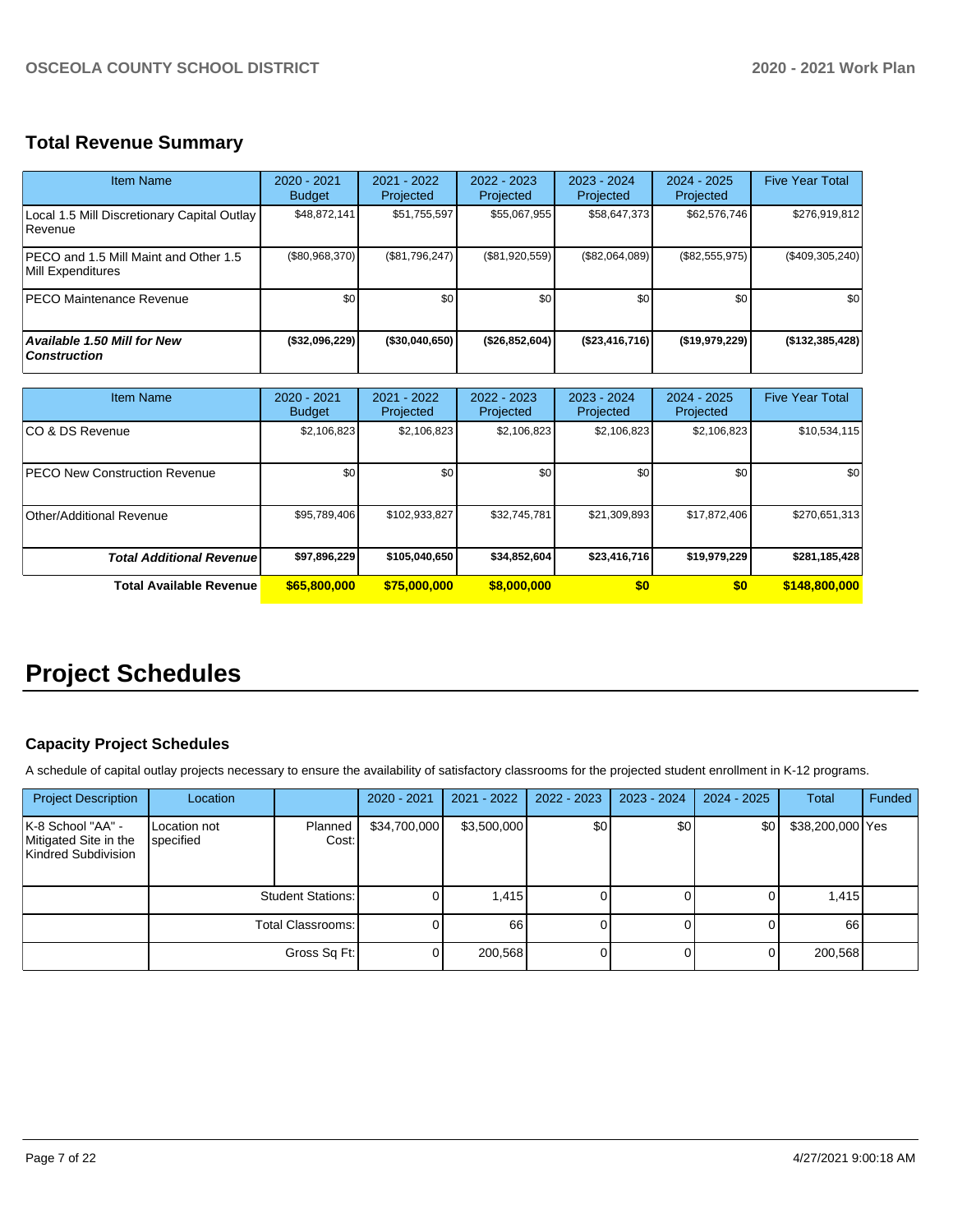| K-8 School "BB" -<br>West Side Relief<br>School                 | Location not<br>specified                            | Planned<br>Cost:         | \$3,000,000 | \$35,000,000 | \$4,000,000 | \$0      | \$0      | \$42,000,000 Yes |  |
|-----------------------------------------------------------------|------------------------------------------------------|--------------------------|-------------|--------------|-------------|----------|----------|------------------|--|
|                                                                 | <b>Student Stations:</b>                             |                          | 0           |              | 1,415       |          |          | 1,415            |  |
|                                                                 |                                                      | <b>Total Classrooms:</b> | 0           |              | 66          | $\Omega$ | $\Omega$ | 66               |  |
|                                                                 |                                                      | Gross Sq Ft:             | 0           | 0            | 200,568     | ∩        | 0        | 200,568          |  |
| K-8 School "CC" -<br>East St. Cloud<br>Sunbridge<br>Subdivision | Location not<br>specified                            | Planned<br>Cost:         | \$3,000,000 | \$36,500,000 | \$4,000,000 | \$0      | \$0      | \$43,500,000 Yes |  |
|                                                                 | <b>Student Stations:</b><br><b>Total Classrooms:</b> |                          | 0           |              | 1,415       |          | 0        | 1,415            |  |
|                                                                 |                                                      |                          | U           | U            | 66          | $\Omega$ | $\Omega$ | 66               |  |
|                                                                 |                                                      | Gross Sq Ft:             | $\Omega$    | ∩            | 200,568     |          | $\Omega$ | 200,568          |  |

|                                                                                                                     |  | <b>Planned Cost:</b>                                               | \$40,700,000                        | \$75,000,000                                                      | \$8,000,000                 | \$0                      |                            | \$0 \$123,700,000 |        |
|---------------------------------------------------------------------------------------------------------------------|--|--------------------------------------------------------------------|-------------------------------------|-------------------------------------------------------------------|-----------------------------|--------------------------|----------------------------|-------------------|--------|
|                                                                                                                     |  | <b>Student Stations:</b>                                           | $\bf{0}$                            | 1,415                                                             | 2,830                       | $\bf{0}$                 | $\bf{0}$                   | 4,245             |        |
|                                                                                                                     |  | <b>Total Classrooms:</b>                                           | $\bf{0}$                            | 66                                                                | 132                         | $\bf{0}$                 | $\bf{0}$                   | 198               |        |
| <b>Project Description</b>                                                                                          |  | Location                                                           | 2020 - 2021<br><b>Actual Budget</b> | 2021 - 2022<br>Projected                                          | 2022 - 2023<br>Projected    | 2023 - 2024<br>Projected | $2024 - 2025$<br>Projected | <b>Total</b>      | Funded |
| Maintenance and Repair of<br>Mechanical, Flooring, Painting,<br>Playground, and Mill Work.                          |  | <b>CYPRESS ELEMENTARY</b>                                          | \$4,200,000                         | \$60,000                                                          | \$25,000                    | \$50,000                 | \$50,000                   | \$4,385,000 No    |        |
| Maintenance and Repair of<br>Otten Prioriect Schiedules INTERMEDIATE<br>Parking.                                    |  | <b>DISCOVERY</b>                                                   | \$160,000                           | \$3,000,000                                                       | \$20,000                    | \$75,535                 | \$0                        | \$3,255,535 No    |        |
| Major renovations, remodeling,<br>Maintenance and Repair of<br>Mechanical, Ceiling Fans,<br>Paving, and Playground. |  | nd additions of capital outla <b>l</b> y<br>DEERWOOD<br>ELEMENTARY |                                     | <del>projects that do not add capa</del><br>\$5,275,000 \$100,000 | <del>city to schools.</del> | \$550,000                | \$2,407,000                | \$8,332,000 No    |        |
| Maintenance and Repair of<br>Mechanical and Parking Lot.                                                            |  | <b>EAST LAKE</b><br><b>ELEMENTARY</b>                              | \$0                                 | \$0                                                               | \$20,000                    | \$0                      | \$550,000                  | \$570,000 No      |        |
| Maintenance and Repair of<br>Mechanical, Painting, Parking,<br>and Flooring.                                        |  | <b>FLORA RIDGE</b><br><b>ELEMENTARY</b>                            | \$360,000                           | \$0                                                               | \$0                         | \$0                      | \$0                        | \$360,000 No      |        |
| Maintenance and Repair of<br>Mechanical, Flooring, for<br>Modular, and Parking.                                     |  | <b>GATEWAY SENIOR HIGH</b>                                         | \$7,287,000                         | \$351,600                                                         | \$20,000                    | \$0                      | \$0                        | \$7,658,600 No    |        |
| Maintenance and Repair of<br>Mechanical, Painting, Parking,<br>Lot, and Flooring.                                   |  | <b>HIGHLANDS</b><br><b>ELEMENTARY</b>                              | \$235,000                           | \$50,000                                                          | \$20,000                    | \$195,000                | \$25,000                   | \$525,000 No      |        |
| Maintenance and Repair of<br>Flooring, Painting, and<br>Compactor Replacement.                                      |  | <b>HARMONY COMMUNITY</b><br><b>SCHOOL</b>                          | \$385,000                           | \$20,000                                                          | \$550,000                   | \$50,000                 | \$0                        | \$1,005,000 No    |        |
| Maintenance and Repair of<br>Mechanical, Painting, Flooring,<br>Roof, Tennis Courts, Parking,<br>and Track.         |  | <b>HARMONY SENIOR</b><br><b>HIGH</b>                               | \$0                                 | \$1,600,000                                                       | \$3,500,000                 | \$2,224,793              | \$0                        | \$7,324,793 No    |        |
| Maintenance and Repair of<br>Mechanical, Lighting, Concrete,<br>Roof, and Parking.                                  |  | <b>HICKORY TREE</b><br><b>ELEMENTARY</b>                           | \$500,000                           | \$520,000                                                         | \$2.140.000                 | \$18.656.847             | \$0                        | \$21.816.847 No   |        |
| Maintenance and Repair of<br>Mechanical, Painting, Lighting,<br>Roof, and Parking.                                  |  | <b>HORIZON MIDDLE</b>                                              | \$463,000                           | \$50,000                                                          | \$75,144                    | \$0                      | \$0                        | \$588,144 No      |        |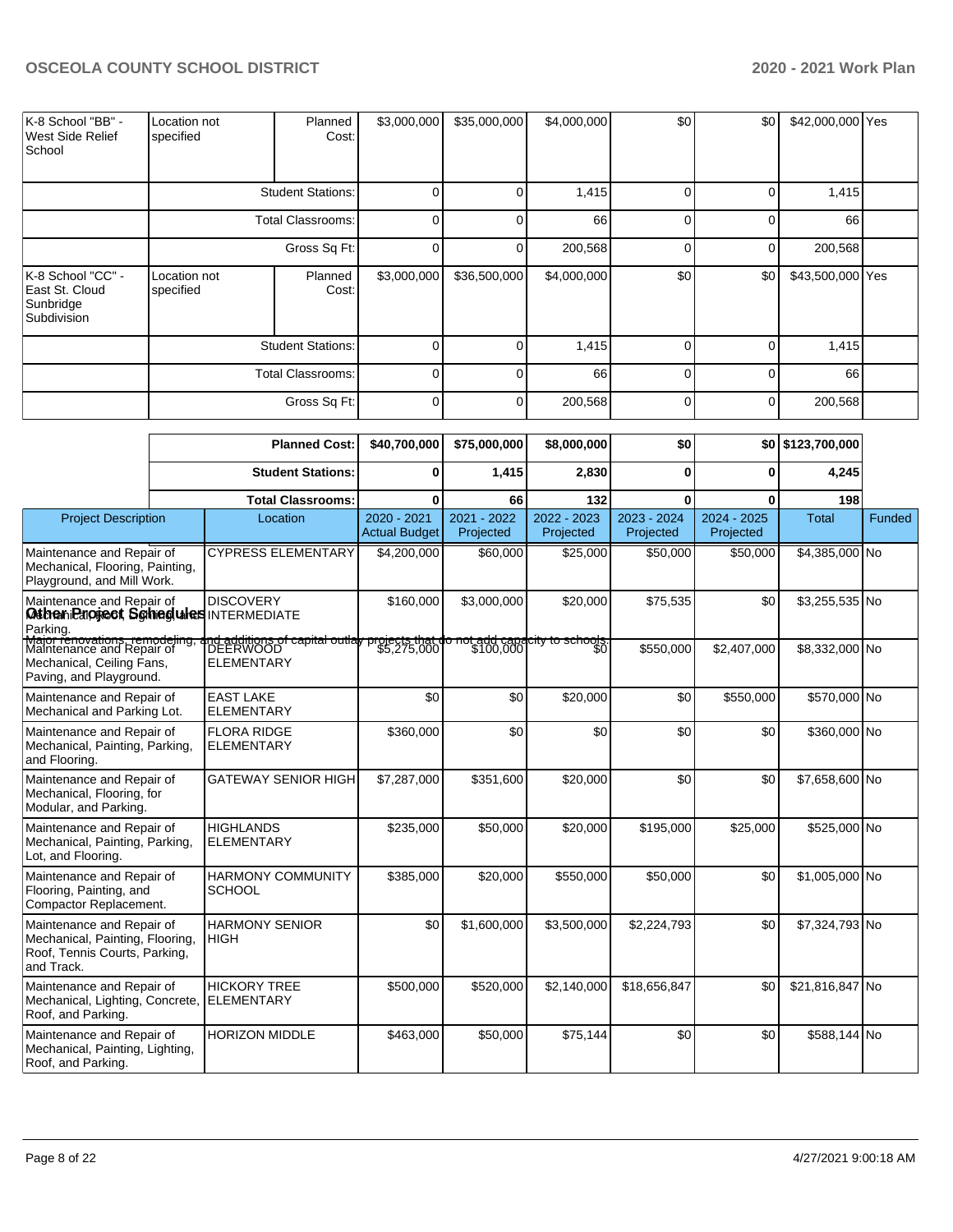| Maintenance and Repair of<br>Mechanical, Painting, Flooring,<br>Parking, and Playground.                      | <b>KISSIMMEE</b><br><b>ELEMENTARY</b>     | \$0         | \$0         | \$0         | \$420,000    | \$50,000     | \$470,000 No    |  |
|---------------------------------------------------------------------------------------------------------------|-------------------------------------------|-------------|-------------|-------------|--------------|--------------|-----------------|--|
| Maintenance and Repair of<br>Mechanical, Flooring, Roof,<br>Parking, and Painting.                            | <b>KISSIMMEE MIDDLE</b>                   | \$24,000    | \$460,000   | \$0         | \$94,425     | \$20,000     | \$598,425 No    |  |
| Maintenance and Repair of<br>Mechanical, Painting, Roof,<br>and Compactor Replacement.                        | <b>KOA ELEMENTARY</b>                     | \$0         | \$0         | \$20,000    | \$550,000    | \$50,000     | \$620,000 No    |  |
| Maintenance and Repair of<br>Mechanical, Painting, Flooring,<br>Track, Tennis Court, Parking,<br>and Marquee. | LIBERTY HIGH SCHOOL                       | \$502,300   | \$150,000   | \$0         | \$50,000     | \$0          | \$702,300 No    |  |
| Maintenance and Repair of<br>Mechanical, Parking, Roof, and<br>Drainage.                                      | LAKEVIEW<br><b>ELEMENTARY</b>             | \$160,000   | \$645,000   | \$2,263,000 | \$19,915,380 | \$275,000    | \$23,258,380 No |  |
| Maintenance and Repair of<br>Mechanical, Flooring, Painting,<br>Parking, Roof, Concrete, and<br>Playground.   | <b>MILL CREEK</b><br><b>ELEMENTARY</b>    | \$375,000   | \$0         | \$2,130,000 | \$19,533,639 | \$217,590    | \$22,256,229 No |  |
| Maintenance and Repair of<br>Mechanical, Flooring, Roof,<br>Painting, and Parking.                            | <b>NARCOOSSEE</b><br><b>ELEMENTARY</b>    | \$0         | \$0         | \$0         | \$275,000    | \$0          | \$275,000 No    |  |
| Maintenance and Repair of<br>Mechanical, Drainage, Roof,<br>and Painting.                                     | NARCOOSSEE MIDDLE<br><b>SCHOOL</b>        | \$176,800   | \$3,000,000 | \$15,000    | \$120,000    | \$74,023     | \$3,385,823 No  |  |
| Maintenance and Repair of<br>Mechanical, Painting, Flooring,<br>Roof, and Parking.                            | <b>NEPTUNE MIDDLE</b>                     | \$6,466,100 | \$0         | \$0         | \$0          | \$2,407,000  | \$8,873,100 No  |  |
| Maintenance and Repair of<br>Mechanical, Painting, Floor,<br>Track, and Gym Floor.                            | OSCEOLA SENIOR HIGH                       | \$500,000   | \$1,070,000 | \$188,000   | \$0          | \$0          | \$1,758,000 No  |  |
| Maintenance and Repair of<br>Mechanical, Painting, Flooring,<br>and Parking.                                  | THE OSCEOLA COUNTY<br>SCHOOL FOR THE ARTS | \$1,408,900 | \$20,000    | \$305,000   | \$0          | \$974,864    | \$2,708,764 No  |  |
| Maintenance and Repair of<br>Mechanical, Plumbing,<br>Flooring, Painting, and Parking.                        | PLEASANT HILL<br><b>ELEMENTARY</b>        | \$5,140,000 | \$340,000   | \$0         | \$2,338,500  | \$20,181,374 | \$27,999,874 No |  |
| Maintenance and Repair of<br>Mechanical, Flooring, Painting,<br>and Parking.                                  | <b>POINCIANA</b><br>ELEMENTARY            | \$125,000   | \$25,000    | \$2,040,000 | \$0          | \$50,000     | \$2,240,000 No  |  |
| Maintenance and Repair of<br>Mechanical, Flooring, Painting,<br>Parking, and Track.                           | POINCIANA SENIOR<br>HIGH                  | \$5,420,000 | \$0         | \$0         | \$0          | \$0          | \$5,420,000 No  |  |
| Maintenance and Repair of<br>Mechanical, Flooring, Parking,<br>and Painting.                                  | PARTIN SETTLEMENT<br>ELEMENTARY           | \$100,000   | \$36,000    | \$67,148    | \$800,000    | \$150,000    | \$1,153,148 No  |  |
| Maintenance and Repair of<br>Mechanical, Plumbing,<br>Painting, Roof, and Flooring.                           | PARKWAY MIDDLE                            | \$570,000   | \$0         | \$0         | \$0          | \$7,934,000  | \$8,504,000 No  |  |
| Maintenance and Repair of<br>Mechanical, Lighting, Painting,<br>Parking, Boiler, and<br>Playground.           | <b>REEDY CREEK</b><br>ELEMENTARY          | \$845,000   | \$50,000    | \$155,000   | \$0          | \$1,037,602  | \$2,087,602 No  |  |
| Maintenance and Repair of<br>Mechanical, Flooring, Painting,<br>and Parking.                                  | <b>ROSS E JEFFRIES</b><br>ELEMENTARY      | \$5,700,000 | \$0         | \$0         | \$0          | \$0          | \$5,700,000 No  |  |
| Maintenance and Repair of<br>Mechanical, Flooring, Painting,<br>and Parking.                                  | <b>SAINT CLOUD</b><br><b>ELEMENTARY</b>   | \$0         | \$550,000   | \$0         | \$0          | \$0          | \$550,000 No    |  |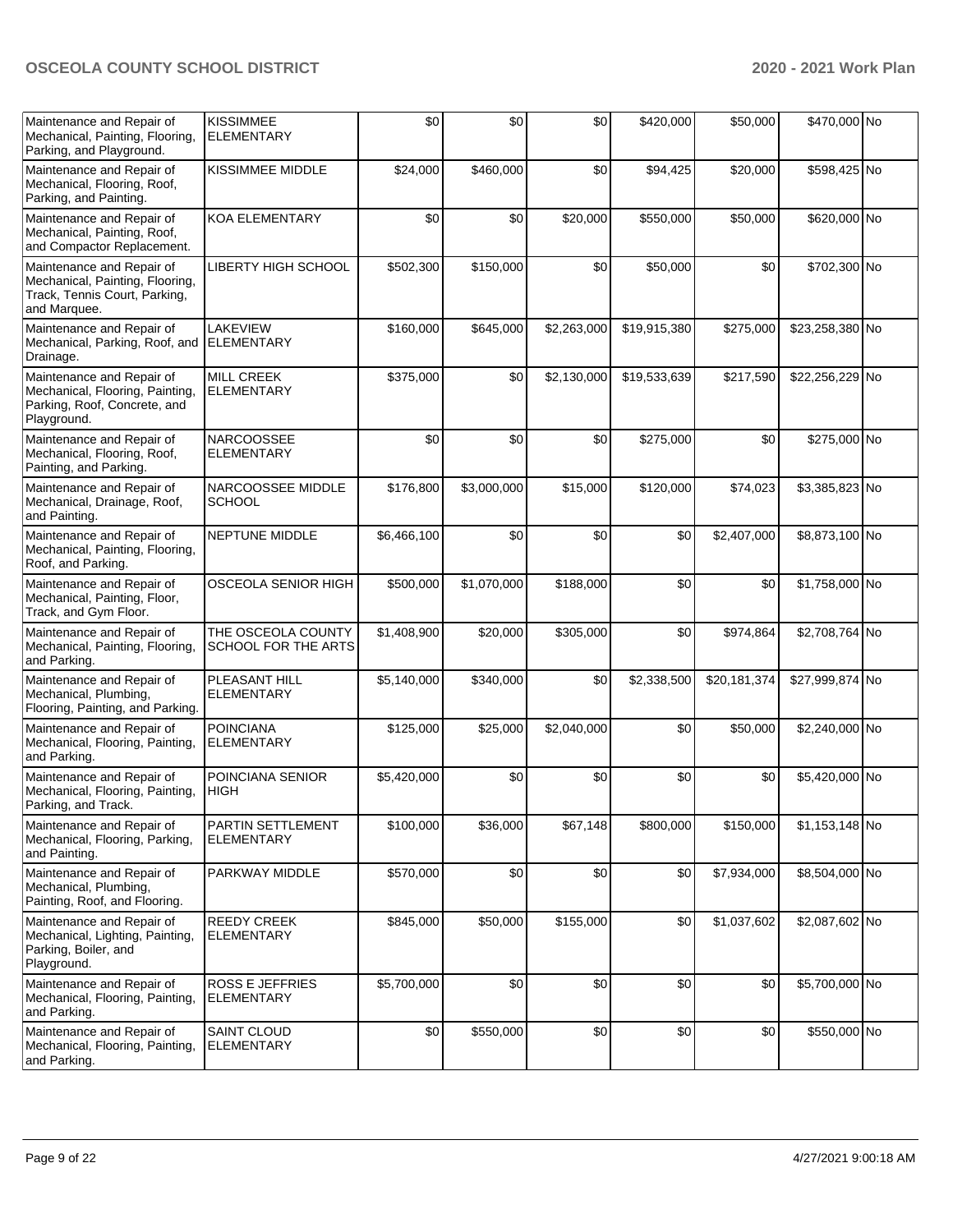| Maintenance and Repair of<br>Mechanical, Flooring, Painting,<br>Playground Surface,<br>Compactor Replacement, and<br>Parking. | ST CLOUD SENIOR<br><b>HIGH</b>                                        | \$0         | \$0         | \$785,000    | \$0         | \$840,000    | \$1,625,000 No  |         |
|-------------------------------------------------------------------------------------------------------------------------------|-----------------------------------------------------------------------|-------------|-------------|--------------|-------------|--------------|-----------------|---------|
| Maintenance and Repair of<br>Mechanical, Parking, and Roof.                                                                   | <b>CENTRAL</b><br><b>ADMINISTRATIVE</b><br><b>COMPLEX</b>             | \$545,000   | \$0         | \$0          | \$375,000   | \$0          | \$920,000 No    |         |
| Maintenance and Repair of<br>Roof.                                                                                            | <b>SPECIAL PROGRAMS</b>                                               | \$0         | \$15,000    | \$0          | \$0         | \$0          | \$15,000 No     |         |
| Maintenance and Repair of<br>Mechanical, Parking, Painting,<br>Roof, and Flooring.                                            | <b>NEW BEGINNINGS</b><br><b>EDUCATIONAL</b><br><b>COMPLEX NEW</b>     | \$680,000   | \$0         | \$0          | \$550,000   | \$0          | \$1,230,000 No  |         |
| Maintenance and Repair of<br>Mechanical, Painting, Lighting,<br>Flooring and Parking.                                         | <b>OSCEOLA TECHNICAL</b><br><b>COLLEGE - CENTRAL</b><br><b>CAMPUS</b> | \$4,755,000 | \$0         | \$20,000     | \$370,000   | \$0          | \$5,145,000 No  |         |
| Maintenance and Repair of<br>Drainage, Lighting, Flooring,<br>Compactor Replacement, and<br>Painting.                         | <b>KISSIMMEE</b><br><b>TRANSPORTATION</b><br><b>CENTER</b>            | \$750,000   | \$120,000   | \$0          | \$100,000   | \$0          | \$970,000 No    |         |
| Maintenance and Repair of<br>Mechanical, Flooring, Roof,<br>and Painting.                                                     | ZENITH ACCELERATED<br><b>ACADEMY</b>                                  | \$1,500,000 | \$0         | \$50,000     | \$0         | \$1,196,911  | \$2,746,911 No  |         |
| Maintenance and Repair of<br>Mechanical, Flooring, Painting,<br>and Parking.                                                  | SUNRISE ELEMENTARY                                                    | \$18,000    | \$570,000   | \$50,000     | \$0         | \$0          | \$638,000 No    |         |
| Maintenance and Repair of<br>Mechanical, Flooring, Painting,<br>Plumbing, and Parking.                                        | <b>THACKER AVENUE</b><br><b>ELEMENTARY</b>                            | \$500,000   | \$20,000    | \$0          | \$0         | \$0          | \$520,000 No    |         |
| Maintenance and Repair of<br>Mechanical, Flooring, Painting,<br>Playground, and Parking.                                      | <b>VENTURA ELEMENTARY</b>                                             | \$595,000   | \$50,000    | \$33,000     | \$2,334,000 | \$21,424,728 | \$24,436,728 No |         |
| Maintenance and Repair of<br>Mechanical, Flooring, Painting,<br>Roof, and Parking.                                            | WESTSIDE K-8 SCHOOL<br>-Middle School "CC"                            | \$545,000   | \$0         | \$0          | \$0         | \$550,000    | \$1,095,000 No  |         |
| Maintenance and Repair of<br>Mechanical, Painting, Flooring,<br>and Parking.                                                  | NEPTUNE ELEMENTARY                                                    | \$0         | \$300,000   | \$20,000     | \$550,000   | \$15,000     | \$885,000 No    |         |
| Maintenance and Repair of<br>Roof                                                                                             | <b>KISSIMMEE</b><br><b>MAINTENANCE</b>                                | \$400,000   | \$0         | \$0          | \$0         | \$0          | \$400,000 No    |         |
| Maintenance and Repair of<br>Mechanical.                                                                                      | ST CLOUD<br><b>TRANSPORTATION</b><br><b>DEPARTMENT</b>                | \$0         | \$0         | \$0          | \$0         | \$0          |                 | $$0$ No |
| Maintenance and Repair of<br>Mechanical                                                                                       | <b>ENVIRONMENTAL</b><br><b>CENTER</b>                                 | \$10,000    | \$0         | \$0          | \$0         | \$0          | \$10,000 No     |         |
| Maintenance and Repair of<br>Mechanical, Flooring,<br>Electrical, Gutters, Plumbing,<br>and Parking                           | <b>ADULT LEARNING</b><br>CENTER OSCEOLA NEW                           | \$613,000   | \$0         | \$0          | \$13,000    | \$0          | \$626,000 No    |         |
| Maintenance and Repair of<br>Mechanical, Flooring, Roof,<br>Lighting, Parking, and<br>Plumbing.                               | <b>BOGGY CREEK</b><br><b>ELEMENTARY</b>                               | \$94,000    | \$2,471,000 | \$22,537,303 | \$1,533,263 | \$100,000    | \$26,735,566 No |         |
| Maintenance and Repair of<br>Mechanical, Painting, Flooring,<br>Playground, and Compactor<br>Replacement.                     | <b>CENTRAL AVENUE</b><br><b>ELEMENTARY</b>                            | \$3,000,000 | \$60,000    | \$0          | \$0         | \$0          | \$3,060,000 No  |         |
| Maintenance and Repair of<br>Mechanical, Drainage, Lighting,<br>Tennis Courts, Roof, Painting,<br>Elevator, and Plumbing.     | <b>CELEBRATION SENIOR</b><br>HIGH                                     | \$765,000   | \$10,000    | \$2,373,593  | \$3,500,000 | \$0          | \$6,648,593 No  |         |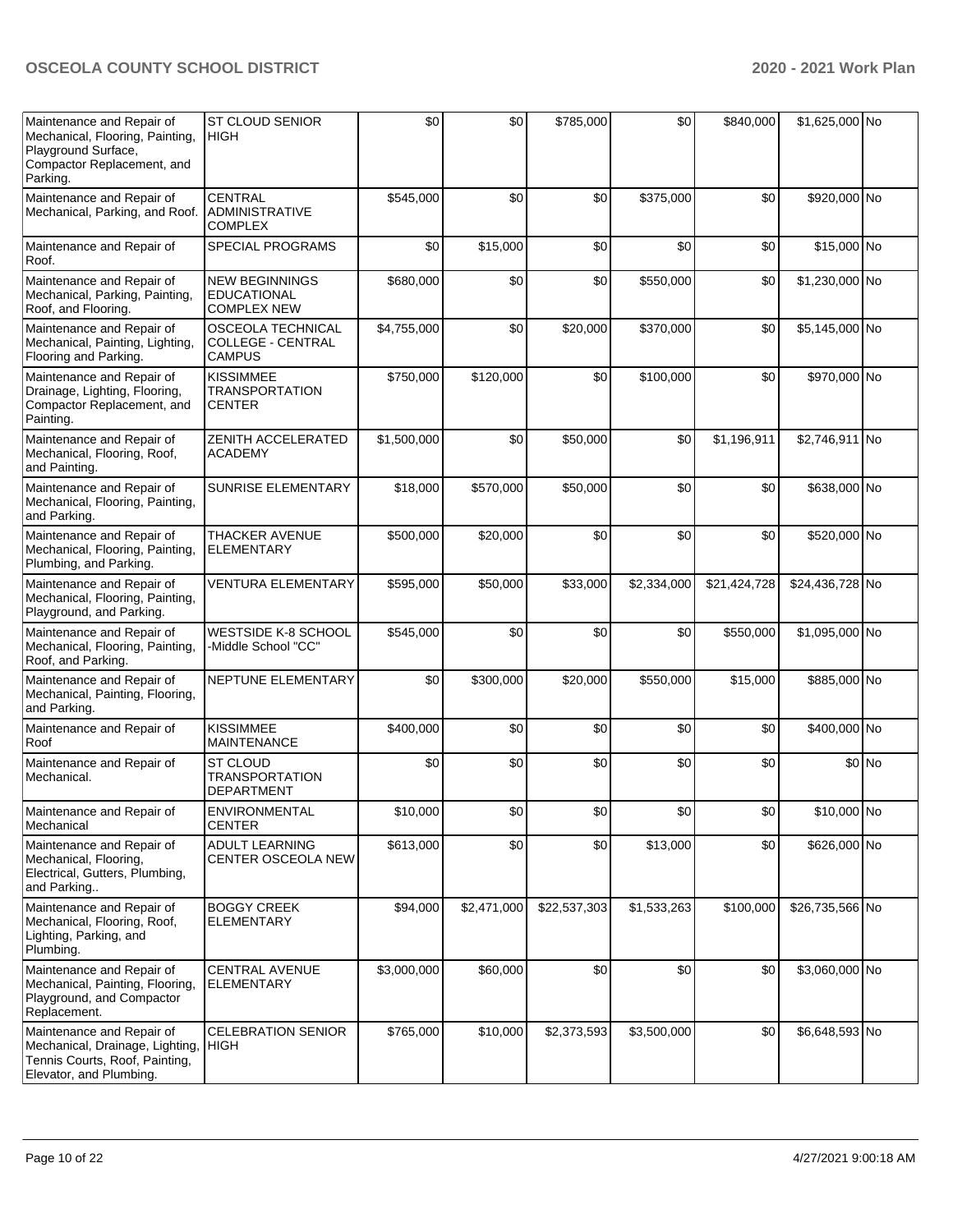| Maintenance and Repair of<br>Mechanical, Painting, Flooring,<br>Roof, Playground, Compactor<br>Replacement. | <b>CELEBRATION SCHOOL</b>             | \$5,575,000  | \$39,800     | \$50,000     | \$20,000     | \$425,000 | \$6,109,800 No               |  |
|-------------------------------------------------------------------------------------------------------------|---------------------------------------|--------------|--------------|--------------|--------------|-----------|------------------------------|--|
| Maintenance and Repair of<br>Mechanical, Painting, Flooring,<br>and Lighting.                               | <b>ICHESTNUT</b><br><b>ELEMENTARY</b> | \$20,000     | \$550,000    | \$0          | \$0          | \$0       | \$570,000 No                 |  |
| Maintenance and Repair of<br>Painting, Flooring, and<br>Plumbing Fixtures.                                  | DENN JOHN MIDDLE                      | \$60,000     | \$0          | \$0          | \$0          | \$0       | \$60,000 No                  |  |
|                                                                                                             |                                       | \$66,803,100 | \$16,303,400 | \$39,472,188 | \$75,244,382 |           | \$61,005,092   \$258,828,162 |  |

# **Additional Project Schedules**

Any projects that are not identified in the last approved educational plant survey.

| <b>Project Description</b>                         | Location                                                          | <b>Num</b><br>s | $2020 - 2021$<br>Classroom Actual Budget | 2021 - 2022<br>Projected | 2022 - 2023<br>Projected | 2023 - 2024<br>Projected | 2024 - 2025<br>Projected | Total             | Funded |
|----------------------------------------------------|-------------------------------------------------------------------|-----------------|------------------------------------------|--------------------------|--------------------------|--------------------------|--------------------------|-------------------|--------|
| <b>GWHS Comprehensive</b><br>Renovation - Funded   | <b>GATEWAY SENIOR</b><br><b>HIGH</b>                              | $-34$           | \$2,000,000                              | \$0                      | \$0                      | \$0                      | \$0                      | \$2,000,000 Yes   |        |
| <b>RCES Comprehensive</b><br>Renovation - Funded   | <b>REEDY CREEK</b><br><b>ELEMENTARY</b>                           | -8              | \$2,000,000                              | \$0                      | \$0                      | \$0                      | \$0                      | \$2,000,000 Yes   |        |
| <b>GWHS Comprehensive</b><br>Renovation - Unfunded | <b>GATEWAY SENIOR</b><br><b>HIGH</b>                              |                 | \$2,000,000                              | \$37,000,000             | \$37,000,000             | \$0                      | \$0                      | \$76,000,000 No   |        |
| <b>RCES Comprehensive</b><br>Renovation - Unfunded | <b>REEDY CREEK</b><br><b>ELEMENTARY</b>                           |                 | \$0                                      | \$0                      | \$18,489,240             | \$0                      | \$0                      | \$18,489,240 No   |        |
| <b>OCSA Comprehensive</b><br>Renovation - Unfunded | THE OSCEOLA<br><b>COUNTY SCHOOL</b><br><b>FOR THE ARTS</b>        |                 | \$2,399,417                              | \$36,346,683             | \$0                      | \$0                      | \$0                      | \$38,746,100 No   |        |
| oTEC Welding Program<br><b>Building</b>            | <b>OSCEOLA</b><br>TECHNICAL<br>COLLEGE -<br><b>CENTRAL CAMPUS</b> | 50              | \$3,000,000                              | \$0                      | \$0                      | \$0                      | \$0                      | \$3,000,000 Yes   |        |
| <b>Transportation Facility -</b><br>West Osceola   | Location not<br>specified                                         |                 | \$18,100,000                             | \$0                      | \$0                      | \$0                      | \$0                      | \$18,100,000 Yes  |        |
|                                                    |                                                                   | 8               | \$29,499,417                             | \$73,346,683             | \$55,489,240             | \$0                      |                          | \$0 \$158,335,340 |        |

# **Non Funded Growth Management Project Schedules**

Schedule indicating which projects, due to planned development, that CANNOT be funded from current revenues projected over the next five years.

| <b>Project Description</b>                        | 2020 - 2021<br><b>Actual Budget</b> | 2021 - 2022<br>Projected | 2022 - 2023<br>Projected | 2023 - 2024<br>Projected | 2024 - 2025<br>Projected | Total           | Funded |
|---------------------------------------------------|-------------------------------------|--------------------------|--------------------------|--------------------------|--------------------------|-----------------|--------|
| Harmony High School Space<br>Reconfiguration      | \$50,000                            | \$380,400                | \$0 <sub>1</sub>         | <b>\$01</b>              | \$0                      | \$430,400 No    |        |
| St. Cloud High School Wing<br>Addition            | \$0                                 | \$1,500,000              | \$9,000,000              | \$0                      | \$0                      | \$10,500,000 No |        |
| Celebration Island Village K-5                    | \$14,000,000                        | \$2,100,000              | \$0                      | \$0                      | \$0                      | \$16,100,000 No |        |
| North Kissimmee K-8 "DD"                          | \$3,100,000                         | \$40,000,000             | \$0                      | \$0 <sub>1</sub>         | \$0                      | \$43,100,000 No |        |
| <b>Pleasant Hill Elementary</b><br>Conversion K-8 | \$0                                 | \$1,200,000              | \$16,539,000             | \$0 <sub>1</sub>         | \$0                      | \$17,739,000 No |        |
| Southwest Kissimmee New<br>Elementary "B"         | \$0                                 | \$0                      | \$1,750,000              | \$25,380,000             | \$0                      | \$27,130,000 No |        |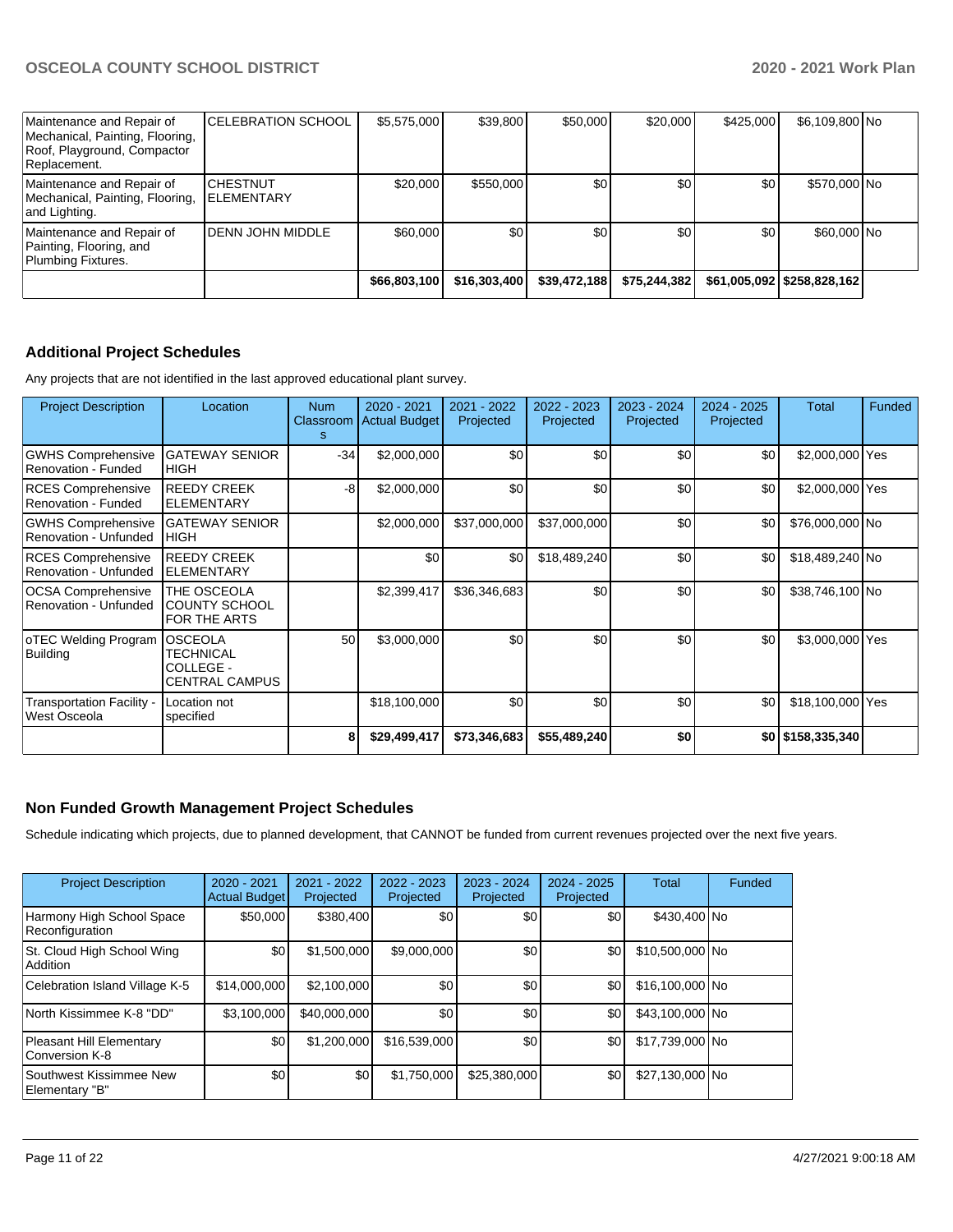| East St. Cloud K-8 "EE"               | \$0 I            | \$0              | \$0          | \$3.750.000 | \$39,350,000                                 | \$43,100,000 No |  |
|---------------------------------------|------------------|------------------|--------------|-------------|----------------------------------------------|-----------------|--|
| South Kissimmee K-8 "FF"              | \$0 <sub>1</sub> | \$0 <sub>1</sub> | \$0          | \$0         | \$4,000,000                                  | \$4,000,000 No  |  |
| South Kissimmee High School<br>l"AAA" | \$0 <sub>1</sub> | \$0              | \$٥١         | \$4.300,000 | \$81,000,000                                 | \$85,300,000 No |  |
|                                       | \$17,150,000     | \$45,180,400     | \$27,289,000 |             | \$33,430,000   \$124,350,000   \$247,399,400 |                 |  |

# **Tracking**

# **Capacity Tracking**

| Location                                    | $2020 -$<br>2021 Satis.<br>Stu. Sta. | Actual<br>$2020 -$<br>2021 FISH<br>Capacity | Actual<br>$2019 -$<br>2020<br><b>COFTE</b> | # Class<br><b>Rooms</b> | Actual<br>Average<br>$2020 -$<br>2021 Class<br><b>Size</b> | Actual<br>$2020 -$<br>2021<br><b>Utilization</b> | <b>New</b><br>Stu.<br>Capacity | <b>New</b><br>Rooms to<br>be<br>Added/Re<br>moved | Projected<br>$2024 -$<br>2025<br><b>COFTE</b> | Projected<br>$2024 -$<br>2025<br><b>Utilization</b> | Projected<br>$2024 -$<br>2025 Class<br><b>Size</b> |
|---------------------------------------------|--------------------------------------|---------------------------------------------|--------------------------------------------|-------------------------|------------------------------------------------------------|--------------------------------------------------|--------------------------------|---------------------------------------------------|-----------------------------------------------|-----------------------------------------------------|----------------------------------------------------|
| <b>CENTRAL AVENUE</b><br><b>ELEMENTARY</b>  | 1.016                                | 1.016                                       | 657                                        | 52                      | 13                                                         | 65.00 %                                          | $\Omega$                       | $\Omega$                                          | 681                                           | 67.00 %                                             | 13                                                 |
| <b>HIGHLANDS</b><br><b>ELEMENTARY</b>       | 1.009                                | 1.009                                       | 733                                        | 57                      | 13                                                         | 73.00 %                                          | $\Omega$                       | $\Omega$                                          | 759                                           | 75.00 %                                             | 13                                                 |
| OSCEOLA SENIOR HIGH                         | 2,965                                | 2,816                                       | 2,279                                      | 125                     | 18                                                         | 81.00 %                                          | $\Omega$                       | $\Omega$                                          | 2,709                                         | 96.00 %                                             | 22                                                 |
| <b>DENN JOHN MIDDLE</b>                     | 1,464                                | 1,317                                       | 958                                        | 64                      | 15                                                         | 73.00 %                                          | $\Omega$                       | $\Omega$                                          | 923                                           | 70.00 %                                             | 14                                                 |
| <b>THACKER AVENUE</b><br><b>ELEMENTARY</b>  | 928                                  | 928                                         | 765                                        | 52                      | 15                                                         | 82.00 %                                          | 0                              | $\Omega$                                          | 814                                           | 88.00 %                                             | 16                                                 |
| <b>ROSS E JEFFRIES</b><br><b>ELEMENTARY</b> | 251                                  | $\Omega$                                    | $\Omega$                                   | 14                      | $\Omega$                                                   | 0.00%                                            | $\Omega$                       | $\Omega$                                          | $\Omega$                                      | 0.00%                                               | $\Omega$                                           |
| <b>MICHIGAN AVENUE</b><br><b>ELEMENTARY</b> | 951                                  | 951                                         | 582                                        | 52                      | 11                                                         | 61.00%                                           | $\Omega$                       | $\Omega$                                          | 862                                           | 91.00%                                              | 17                                                 |
| <b>SAINT CLOUD MIDDLE</b>                   | 1,558                                | 1,402                                       | 1,225                                      | 66                      | 19                                                         | 87.00 %                                          | $\Omega$                       | $\Omega$                                          | 1,162                                         | 83.00 %                                             | 18                                                 |
| <b>REEDY CREEK</b><br><b>ELEMENTARY</b>     | 1,113                                | 1,113                                       | 990                                        | 58                      | 17                                                         | 89.00 %                                          | $-168$                         | -8                                                | 1.009                                         | 107.00%                                             | 20                                                 |
| <b>NEPTUNE MIDDLE</b>                       | 1,570                                | 1,413                                       | 1,090                                      | 67                      | 16                                                         | 77.00 %                                          | $\Omega$                       | $\Omega$                                          | 1,041                                         | 74.00 %                                             | 16                                                 |
| <b>VENTURA ELEMENTARY</b>                   | 1.084                                | 1.084                                       | 824                                        | 58                      | 14                                                         | 76.00 %                                          | $\Omega$                       | $\Omega$                                          | 848                                           | 78.00 %                                             | 15                                                 |
| <b>HICKORY TREE</b><br><b>ELEMENTARY</b>    | 954                                  | 954                                         | 987                                        | 49                      | 20                                                         | 104.00%                                          | 0                              | $\Omega$                                          | 706                                           | 74.00 %                                             | 14                                                 |
| <b>GATEWAY SENIOR HIGH</b>                  | 3,074                                | 2.920                                       | 1.533                                      | 124                     | 12                                                         | 53.00 %                                          | $-808$                         | $-34$                                             | 1.668                                         | 79.00 %                                             | 19                                                 |
| <b>MILL CREEK</b><br><b>ELEMENTARY</b>      | 1,120                                | 1,120                                       | 820                                        | 60                      | 14                                                         | 73.00 %                                          | $\Omega$                       | $\Omega$                                          | 837                                           | 75.00 %                                             | 14                                                 |
| LAKEVIEW<br><b>ELEMENTARY</b>               | 808                                  | 808                                         | 684                                        | 44                      | 16                                                         | 85.00 %                                          | $\Omega$                       | $\Omega$                                          | 703                                           | 87.00 %                                             | 16                                                 |
| PLEASANT HILL<br><b>ELEMENTARY</b>          | 1,056                                | 1,056                                       | 732                                        | 58                      | 13                                                         | 69.00 %                                          | $\Omega$                       | $\Omega$                                          | 883                                           | 84.00 %                                             | 15                                                 |
| <b>ST CLOUD SENIOR</b><br><b>HIGH</b>       | 2,333                                | 2,216                                       | 1,971                                      | 96                      | 21                                                         | 89.00 %                                          | $\Omega$                       | $\Omega$                                          | 2,236                                         | 101.00%                                             | 23                                                 |
| <b>HORIZON MIDDLE</b>                       | 1,733                                | 1,559                                       | 1,311                                      | 74                      | 18                                                         | 84.00 %                                          | $\Omega$                       | $\Omega$                                          | 1,376                                         | 88.00 %                                             | 19                                                 |
| PARKWAY MIDDLE                              | 1,268                                | 1,141                                       | 908                                        | 54                      | 17                                                         | 80.00 %                                          | $\overline{0}$                 | $\Omega$                                          | 859                                           | 75.00 %                                             | 16                                                 |
| <b>DEERWOOD</b><br><b>ELEMENTARY</b>        | 990                                  | 990                                         | 532                                        | 55                      | 10                                                         | 54.00 %                                          | $\Omega$                       | $\Omega$                                          | 552                                           | 56.00 %                                             | 10                                                 |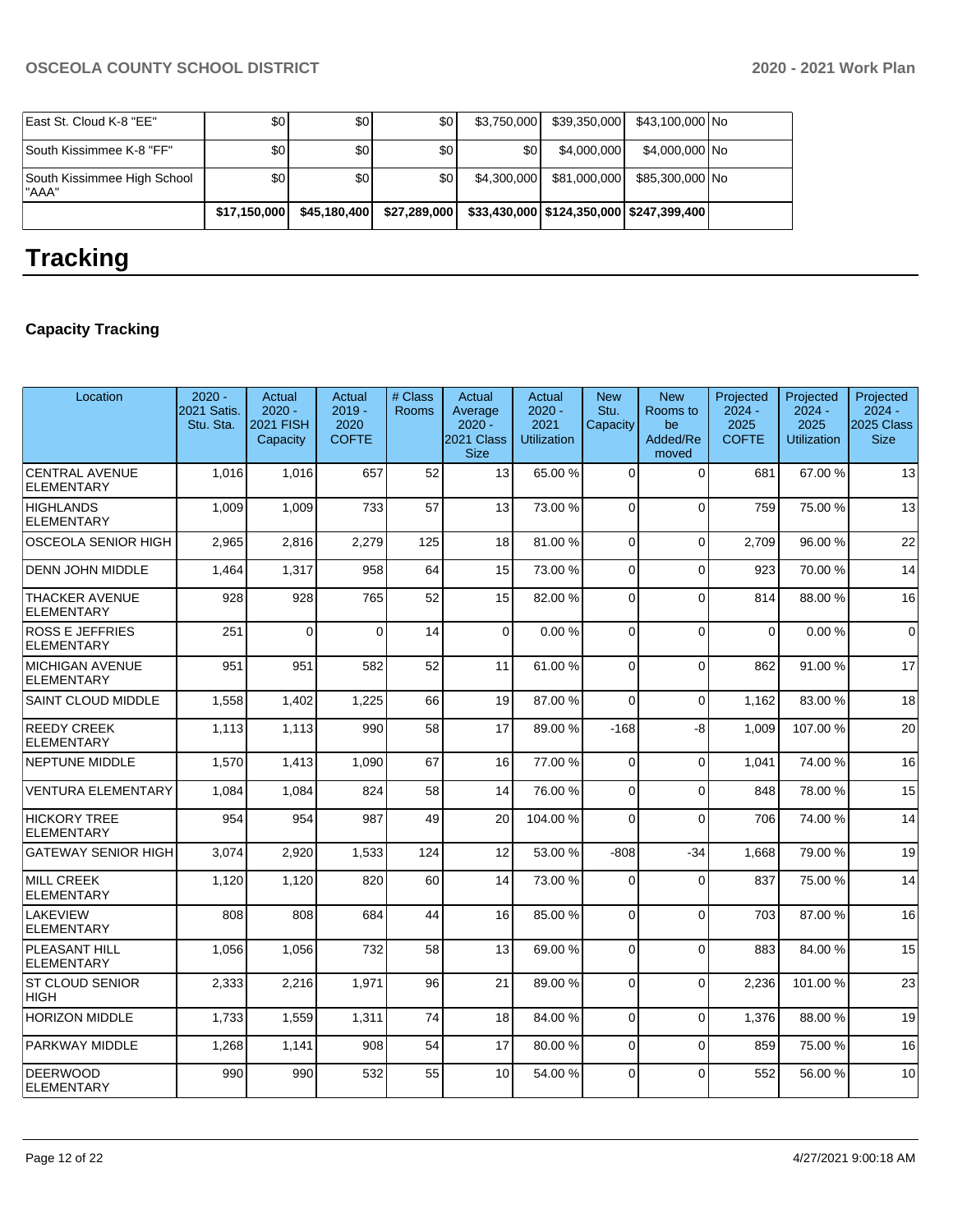| <b>POINCIANA SENIOR</b><br>HIGH                                       | 3,013 | 2,862 | 1,968       | 125 | 16              | 69.00 % | 0              | $\Omega$    | 2,642       | 92.00 %  | 21          |
|-----------------------------------------------------------------------|-------|-------|-------------|-----|-----------------|---------|----------------|-------------|-------------|----------|-------------|
| <b>CYPRESS ELEMENTARY</b>                                             | 782   | 782   | 564         | 43  | 13              | 72.00 % | 0              | $\Omega$    | 581         | 74.00 %  | 14          |
| <b>BOGGY CREEK</b><br><b>ELEMENTARY</b>                               | 878   | 878   | 642         | 49  | 13              | 73.00 % | $\mathbf 0$    | $\Omega$    | 641         | 73.00 %  | 13          |
| <b>CELEBRATION SCHOOL</b>                                             | 1,936 | 1,742 | 1,504       | 89  | 17              | 86.00 % | $\mathbf 0$    | $\mathbf 0$ | 1,481       | 85.00 %  | 17          |
| NARCOOSSEE MIDDLE<br><b>SCHOOL</b>                                    | 1,588 | 1,429 | 1,213       | 67  | 18              | 85.00 % | 0              | $\mathbf 0$ | 1,189       | 83.00 %  | 18          |
| DISCOVERY<br><b>INTERMEDIATE</b>                                      | 1,459 | 1,313 | 977         | 63  | 16              | 74.00 % | $\mathbf 0$    | $\Omega$    | 975         | 74.00 %  | 15          |
| <b>KISSIMMEE</b><br><b>ELEMENTARY</b>                                 | 1,118 | 1,118 | 968         | 59  | 16              | 87.00 % | $\mathbf 0$    | $\Omega$    | 986         | 88.00 %  | 17          |
| <b>ADULT LEARNING</b><br><b>CENTER OSCEOLA NEW</b>                    | 413   | 0     | $\Omega$    | 18  | 0               | 0.00%   | 0              | $\mathbf 0$ | $\mathbf 0$ | 0.00%    | $\mathbf 0$ |
| <b>OSCEOLA TECHNICAL</b><br><b>COLLEGE - CENTRAL</b><br><b>CAMPUS</b> | 1,479 | 1,331 | 541         | 66  | 8               | 41.00 % | $-164$         | -7          | 606         | 52.00 %  | 10          |
| <b>POINCIANA</b><br><b>ELEMENTARY</b>                                 | 890   | 890   | 612         | 49  | 12              | 69.00 % | $\Omega$       | $\Omega$    | 608         | 68.00 %  | 12          |
| <b>CELEBRATION SENIOR</b><br><b>HIGH</b>                              | 2,896 | 2,751 | 2,534       | 118 | 21              | 92.00 % | 0              | $\mathbf 0$ | 2,358       | 86.00 %  | 20          |
| PARTIN SETTLEMENT<br><b>ELEMENTARY</b>                                | 911   | 911   | 798         | 49  | 16              | 88.00 % | $\mathbf 0$    | $\Omega$    | 809         | 89.00 %  | 17          |
| THE OSCEOLA COUNTY<br>SCHOOL FOR THE ARTS                             | 1,068 | 961   | 909         | 44  | 21              | 95.00 % | 0              | $\Omega$    | 971         | 101.00 % | 22          |
| <b>HARMONY SENIOR</b><br><b>HIGH</b>                                  | 2,460 | 2,337 | 1,917       | 102 | 19              | 82.00 % | 0              | $\mathbf 0$ | 2,259       | 97.00 %  | 22          |
| <b>KISSIMMEE MIDDLE</b>                                               | 1,951 | 1,755 | 1,402       | 84  | 17              | 80.00 % | $\mathbf 0$    | $\Omega$    | 1,460       | 83.00 %  | 17          |
| <b>SUNRISE ELEMENTARY</b>                                             | 1,176 | 1,176 | 921         | 62  | 15              | 78.00 % | $\mathbf 0$    | $\Omega$    | 968         | 82.00 %  | 16          |
| <b>CHESTNUT</b><br><b>ELEMENTARY</b>                                  | 1,088 | 1,088 | 688         | 58  | 12              | 63.00 % | $\mathbf 0$    | $\Omega$    | 719         | 66.00 %  | 12          |
| <b>SAINT CLOUD</b><br><b>ELEMENTARY</b>                               | 1,186 | 1,186 | 955         | 63  | 15              | 80.00 % | 0              | $\Omega$    | 981         | 83.00 %  | 16          |
| <b>ZENITH ACCELERATED</b><br><b>ACADEMY</b>                           | 880   | 880   | 465         | 46  | 10              | 53.00 % | 0              | $\mathbf 0$ | 587         | 67.00 %  | 13          |
| LIBERTY HIGH SCHOOL                                                   | 2,484 | 2,359 | 1,835       | 102 | 18              | 78.00 % | $\mathbf 0$    | $\Omega$    | 2,080       | 88.00 %  | 20          |
| NEPTUNE ELEMENTARY                                                    | 1,154 | 1,154 | 971         | 61  | 16              | 84.00 % | 0              | $\Omega$    | 989         | 86.00 %  | 16          |
| <b>FLORA RIDGE</b><br><b>ELEMENTARY</b>                               | 1,150 | 1,150 | 1,003       | 61  | 16 <sup>1</sup> | 87.00 % | $\overline{0}$ | 0           | 1,051       | 91.00 %  | 17          |
| HARMONY COMMUNITY<br><b>SCHOOL</b>                                    | 915   | 823   | 836         | 49  | 17              | 102.00% | 0              | $\Omega$    | 860         | 104.00 % | 18          |
| NEW BEGINNINGS<br><b>EDUCATIONAL</b><br><b>COMPLEX NEW</b>            | 816   | 816   | 268         | 43  | 6               | 33.00 % | 0              | $\mathbf 0$ | 161         | 20.00 %  | 4           |
| <b>NARCOOSSEE</b><br><b>ELEMENTARY</b>                                | 1,046 | 1,046 | 1,129       | 57  | 20              | 108.00% | $\mathbf 0$    | $\Omega$    | 1,191       | 114.00 % | 21          |
| KOA ELEMENTARY                                                        | 898   | 898   | 596         | 49  | 12              | 66.00 % | $\mathbf 0$    | $\mathbf 0$ | 624         | 69.00 %  | 13          |
| <b>WESTSIDE K-8 SCHOOL</b><br>-Middle School "CC"                     | 1,912 | 1,720 | 1,719       | 88  | 20              | 100.00% | $\mathbf 0$    | $\Omega$    | 1,818       | 106.00 % | 21          |
| <b>CANOE CREEK K-8</b>                                                | 604   | 0     | $\mathbf 0$ | 30  | 0               | 0.00%   | 1,080          | 32          | 875         | 81.00%   | 14          |
| <b>EAST LAKE</b><br>ELEMENTARY                                        | 984   | 984   | 899         | 54  | 17              | 91.00%  | 0              | $\mathbf 0$ | 931         | 95.00 %  | 17          |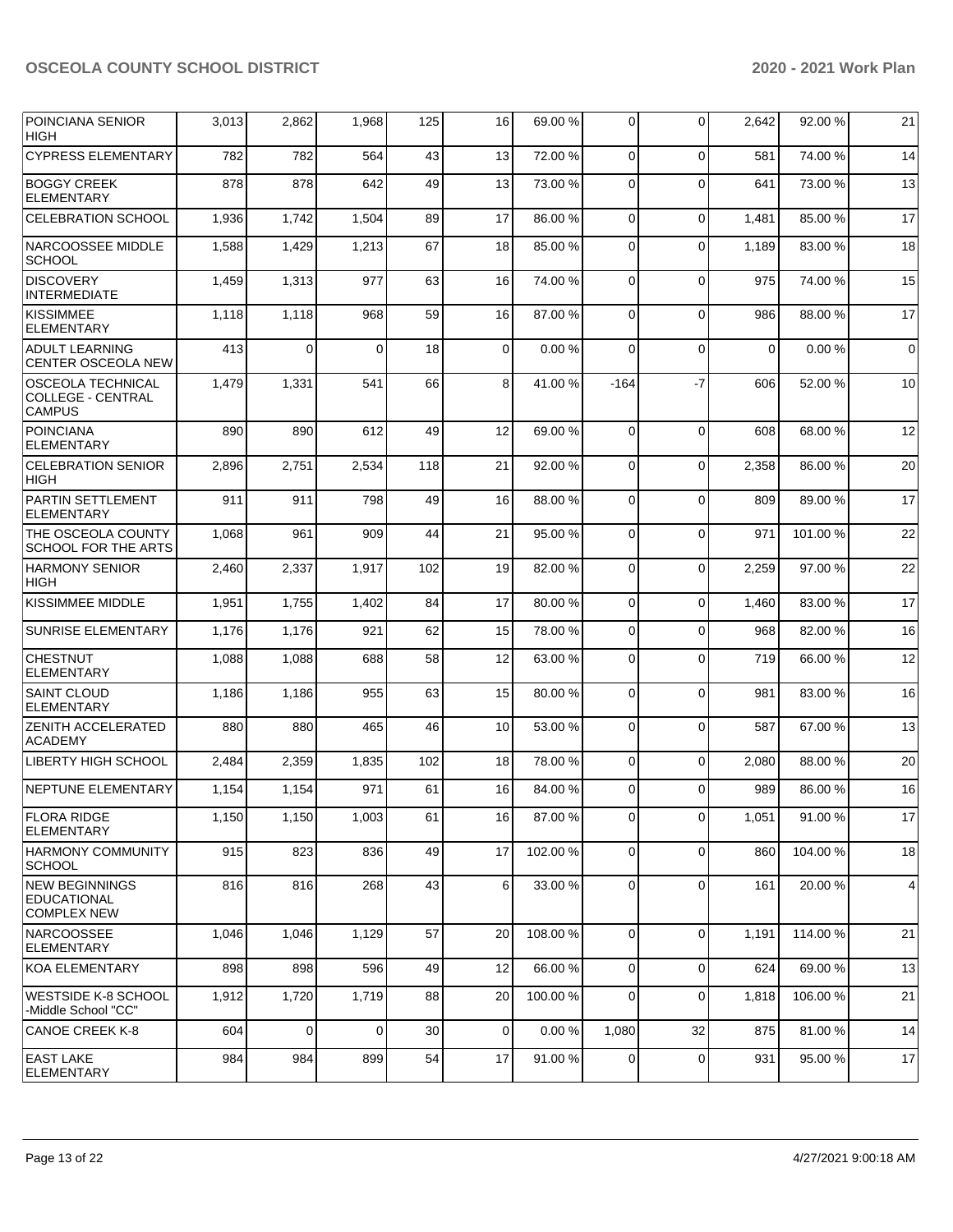| <b>OSCEOLA TECHNICAL</b><br> COLLEGE-POINCIANA<br> CAMPUS | 133 <sup>1</sup> | 1991   |        |                 |                 | $3.00\%$ |     |       | 01     | $0.00 \%$ | $\mathbf 0$ |
|-----------------------------------------------------------|------------------|--------|--------|-----------------|-----------------|----------|-----|-------|--------|-----------|-------------|
| TOHOPEKALIGA HIGH<br> SCHOOL                              | 3,084            | 2,929  | 2,153  | 132             | 16 <sup>1</sup> | 74.00 %  |     |       | 2,525  | 86.00 %   | 19          |
| HARMONY MIDDLE<br> SCHOOL                                 | 1,456            |        | 1,044  | 67              | 161             | 0.00%    |     |       | 8331   | 0.00%     | 12          |
| INEOCITY ACADEMY                                          | 625              |        | 217    | 23 <sub>l</sub> |                 | 0.00%    |     |       | 470    | 0.00%     | 20          |
|                                                           | 71,678           | 65,281 | 51,835 | 3,356           | 15 I            | 79.40 %  | -60 | $-17$ | 55,857 | 85.64%    | 17          |

The COFTE Projected Total (55,857) for 2024 - 2025 must match the Official Forecasted COFTE Total (55,857 ) for 2024 - 2025 before this section can be completed. In the event that the COFTE Projected Total does not match the Official forecasted COFTE, then the Balanced Projected COFTE Table should be used to balance COFTE.

| Projected COFTE for 2024 - 2025 |        |
|---------------------------------|--------|
| Elementary (PK-3)               | 15,616 |
| Middle (4-8)                    | 19,604 |
| High (9-12)                     | 20,637 |
|                                 | 55,857 |

| <b>Grade Level Type</b> | <b>Balanced Projected</b><br>COFTE for 2024 - 2025 |
|-------------------------|----------------------------------------------------|
| Elementary (PK-3)       |                                                    |
| Middle $(4-8)$          |                                                    |
| High (9-12)             |                                                    |
|                         | 55,857                                             |

#### **Relocatable Replacement**

Number of relocatable classrooms clearly identified and scheduled for replacement in the school board adopted financially feasible 5-year district work program.

| .ocation                        | $-2021$<br>$2020 - 1$ | $-2022$<br>2021 | $2022 - 2023$ | $2023 - 2024$ 2024 - 2025 | Year 5 Total |
|---------------------------------|-----------------------|-----------------|---------------|---------------------------|--------------|
| Total Relocatable Replacements: |                       |                 |               |                           |              |

#### **Charter Schools Tracking**

Information regarding the use of charter schools.

| Location-Type                                  | # Relocatable<br>units or<br>permanent<br>classrooms | Owner           | Year Started or<br>Scheduled | Student<br><b>Stations</b> | <b>Students</b><br>Enrolled | Years in<br>Contract | <b>Total Charter</b><br><b>Students</b><br>projected for<br>$2024 - 2025$ |
|------------------------------------------------|------------------------------------------------------|-----------------|------------------------------|----------------------------|-----------------------------|----------------------|---------------------------------------------------------------------------|
| New Dimensions HS                              |                                                      | 20 OTHER        | 1998                         | 541                        | 462                         | 15                   | 470                                                                       |
| Kissimmee Charter Academy                      |                                                      | 34 MUNICIPAL    | 2000                         | 748                        | 674                         | ◠                    | 700                                                                       |
| Four Corners Charter School                    |                                                      | 48 OTHER        | 2000                         | 1.056                      | 1,001                       | 5                    | 968                                                                       |
| P.M. Wells Charter Academy                     |                                                      | 40 OTHER        | 2001                         | 880                        | 735                         | 10                   | 732                                                                       |
| UCP Child Development Center<br>Charter School |                                                      | 10 <b>OTHER</b> | 2001                         | 220                        | 192                         | 15                   | 200                                                                       |
| Bellalago Charter Academy                      |                                                      | 80 SCHOOL BOARD | 2004                         | 1.760                      | 1,220                       | 10                   | 1,500                                                                     |
| Main Street High School                        |                                                      | 9OTHER          | 2009                         | 225                        | 227                         | 5                    | 225                                                                       |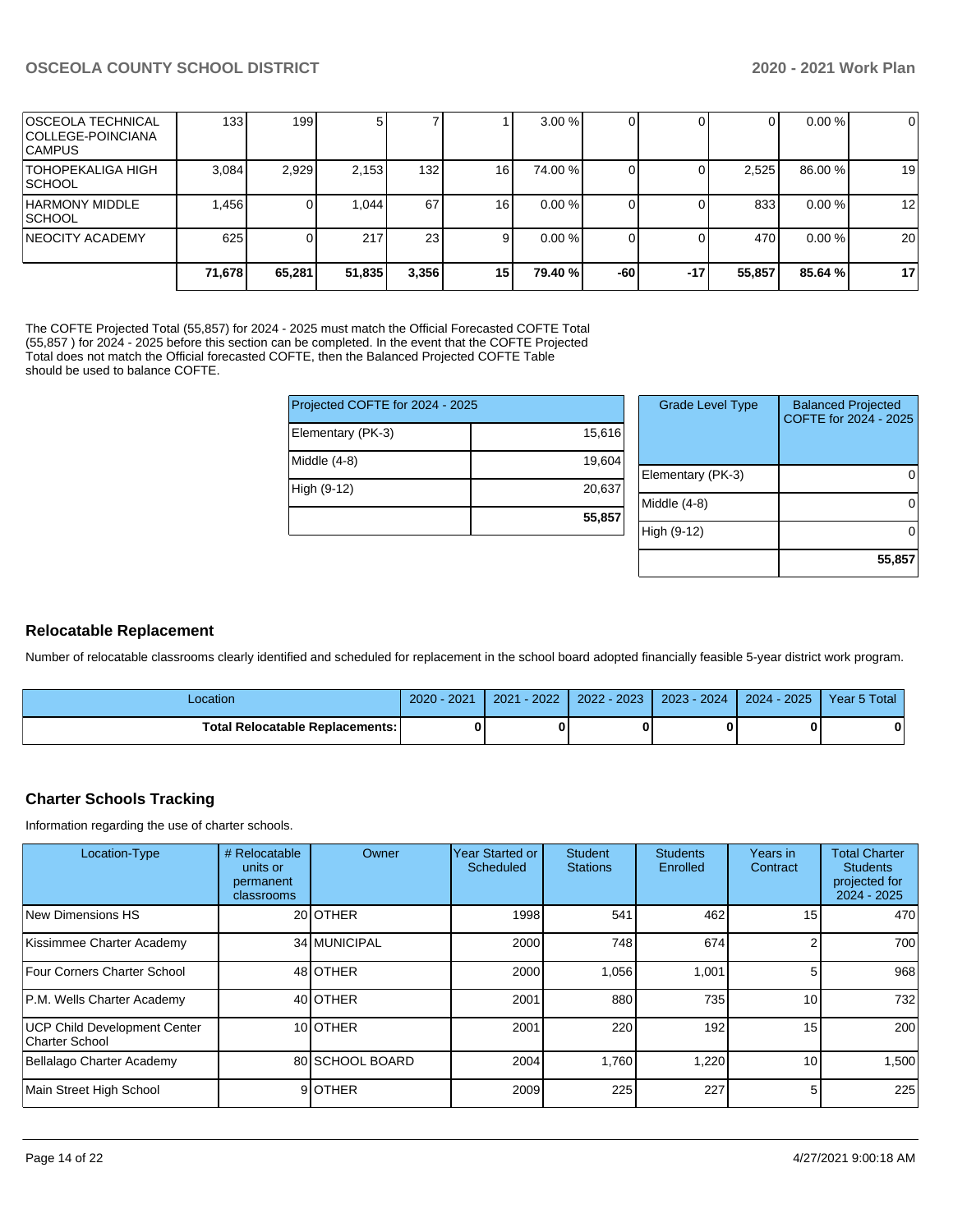| Victory Charter School 6-12                         |     | 31 OTHER | 2013 | 775    | 620    | 5 <sup>1</sup> | 760    |
|-----------------------------------------------------|-----|----------|------|--------|--------|----------------|--------|
| Renaissance Charter School at<br>Poinciana          |     | 57 OTHER | 2012 | 1,254  | 879    | 5              | 1,019  |
| Victory Charter School K-5                          |     | 23 OTHER | 2020 | 506    | 235    | 5 <sup>5</sup> | 276    |
| Mater Brighton Lakes Academy                        |     | 54 OTHER | 2015 | 1,188  | 890    | 5              | 1,080  |
| Four Corners Upper School                           |     | 51 OTHER | 2015 | 1,275  | 1,269  | 5 <sup>1</sup> | 1,275  |
| Renaissance Charter School at<br>Tapestry           |     | 69 OTHER | 2015 | 1,518  | 1,401  | 5              | 1,481  |
| Lincoln-Marti Charter School                        |     | 3OTHER   | 2016 | 66     | 66     | 5 <sup>1</sup> | 66     |
| Osceola Science Charter                             |     | 57 OTHER | 2016 | 1,254  | 1,006  | 5              | 1,254  |
| Mater Palms Academy                                 |     | 33 OTHER | 2017 | 726    | 843    | 5              | 750    |
| Renaissance Charter School at<br><b>Boggy Creek</b> |     | 58 OTHER | 2017 | 1,276  | 573    | 5              | 697    |
| St. Cloud Preparatory Academy<br>$K-12$             |     | 49 OTHER | 2014 | 1,117  | 508    | 5              | 650    |
| Sports Leadership and<br>Management Inc.            |     | 10 OTHER | 2018 | 250    | 145    | 5              | 250    |
| Mater Academy @ St. Cloud                           |     | 26 OTHER | 2018 | 572    | 270    | 5              | 470    |
| BridgePrep Academy K-8                              |     | 47 OTHER | 2018 | 902    | 558    | 5              | 675    |
| American Classical Charter<br>Academy               |     | 29 OTHER | 2019 | 660    | 254    | 5              | 650    |
| Creative Inspiration Journey<br>School of St. Cloud |     | 28 OTHER | 2019 | 616    | 368    | 5              | 568    |
| Mater Academy Prep. High<br>School                  |     | 13 OTHER | 2019 | 325    | 138    | 5              | 298    |
|                                                     | 879 |          |      | 19,710 | 14,534 |                | 17,014 |

# **Special Purpose Classrooms Tracking**

The number of classrooms that will be used for certain special purposes in the current year, by facility and type of classroom, that the district will, 1), not use for educational purposes, and 2), the co-teaching classrooms that are not open plan classrooms and will be used for educational purposes.

| School                                     | <b>School Type</b>                   | # of Elementary<br>K-3 Classrooms | # of Middle 4-8<br><b>Classrooms</b> | # of High $9-12$<br>Classrooms        | # of $ESE$<br>Classrooms | # of Combo<br>Classrooms        | Total<br>Classrooms        |
|--------------------------------------------|--------------------------------------|-----------------------------------|--------------------------------------|---------------------------------------|--------------------------|---------------------------------|----------------------------|
|                                            | <b>Total Educational Classrooms:</b> |                                   |                                      |                                       |                          |                                 | 0                          |
| School                                     | <b>School Type</b>                   | # of Elementary<br>K-3 Classrooms | # of Middle 4-8<br><b>Classrooms</b> | # of High $9-12$<br><b>Classrooms</b> | # of $ESE$<br>Classrooms | # of Combo<br><b>Classrooms</b> | Total<br><b>Classrooms</b> |
| NARCOOSSEE ELEMENTARY                      | Co-Teaching                          |                                   |                                      |                                       |                          |                                 | 3                          |
| WESTSIDE K-8 SCHOOL -Middle<br>School "CC" | Co-Teaching                          |                                   |                                      |                                       |                          |                                 | 31                         |
| <b>Total Co-Teaching Classrooms:</b>       |                                      |                                   |                                      |                                       |                          |                                 | -6                         |

#### **Infrastructure Tracking**

**Necessary offsite infrastructure requirements resulting from expansions or new schools. This section should include infrastructure information related to capacity project schedules and other project schedules (Section 4).**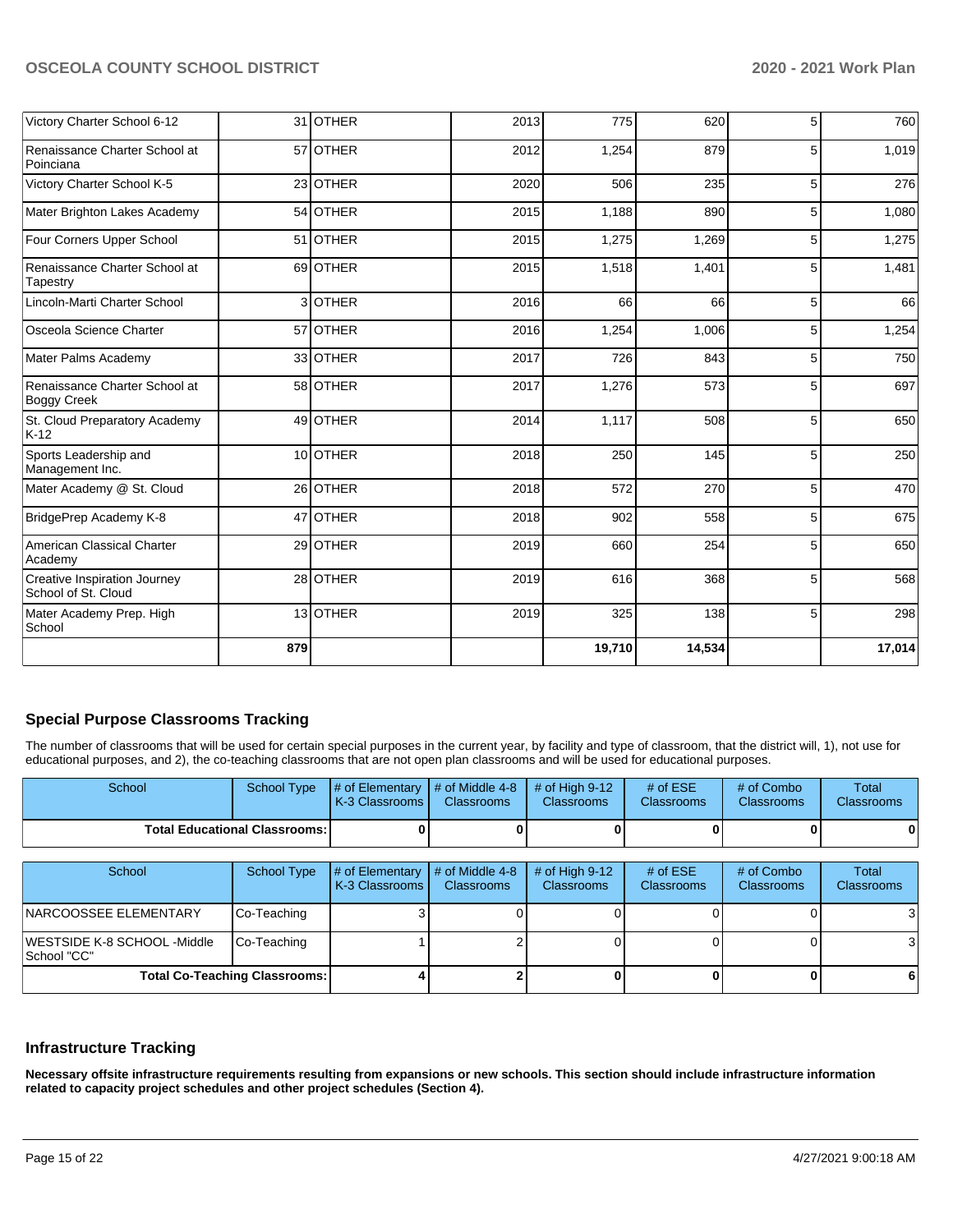K-8 School "AA" Kindred Subdivision - will require utility connections, sidewalks, and possible driveway connections.

K-8 School "BB" Westside Relief School - will require utility connections, sidewalks, and possible driveway connections.

K-8 School "CC" East St. Cloud - will require utility connections, sidewalks, and possible driveway connections.

**Proposed location of planned facilities, whether those locations are consistent with the comprehensive plans of all affected local governments, and recommendations for infrastructure and other improvements to land adjacent to existing facilities. Provisions of 1013.33(12), (13) and (14) and 1013.36 must be addressed for new facilities planned within the 1st three years of the plan (Section 5).** 

K-8 School "AA" Kindred Subdivision K-8 School "BB" Westside Relief School K-8 School "CC" East St. Cloud **Consistent with Comp Plan?** Yes

#### **Net New Classrooms**

The number of classrooms, by grade level and type of construction, that were added during the last fiscal year.

|                                                                                                                                                         | List the net new classrooms added in the 2019 - 2020 fiscal year. |                                   |                                                                        |                        | List the net new classrooms to be added in the 2020 - 2021 fiscal<br>year. |                          |                                |                        |  |
|---------------------------------------------------------------------------------------------------------------------------------------------------------|-------------------------------------------------------------------|-----------------------------------|------------------------------------------------------------------------|------------------------|----------------------------------------------------------------------------|--------------------------|--------------------------------|------------------------|--|
| "Classrooms" is defined as capacity carrying classrooms that are added to increase<br>capacity to enable the district to meet the Class Size Amendment. |                                                                   |                                   | Totals for fiscal year 2020 - 2021 should match totals in Section 15A. |                        |                                                                            |                          |                                |                        |  |
| Location                                                                                                                                                | 2019 - 2020 #<br>Permanent                                        | $2019 - 2020$ #<br><b>Modular</b> | $2019 - 2020$ #<br>Relocatable                                         | $2019 - 2020$<br>Total | $2020 - 2021$ #<br>Permanent                                               | 2020 - 2021 #<br>Modular | $2020 - 2021$ #<br>Relocatable | $2020 - 2021$<br>Total |  |
| Elementary (PK-3)                                                                                                                                       | 14 <sub>1</sub>                                                   |                                   | $-14$                                                                  |                        |                                                                            |                          |                                |                        |  |
| Middle (4-8)                                                                                                                                            | 16 <sub>1</sub>                                                   |                                   |                                                                        |                        |                                                                            |                          |                                |                        |  |
| High (9-12)                                                                                                                                             | 26                                                                |                                   |                                                                        | 18                     |                                                                            |                          |                                | 0                      |  |
|                                                                                                                                                         | 56 <sub>l</sub>                                                   |                                   | -29                                                                    | 27                     |                                                                            |                          |                                | 0                      |  |

#### **Relocatable Student Stations**

Number of students that will be educated in relocatable units, by school, in the current year, and the projected number of students for each of the years in the workplan.

| <b>Site</b>                       | 2020 - 2021     | 2021 - 2022 | 2022 - 2023 | 2023 - 2024  | $2024 - 2025$   | 5 Year Average |
|-----------------------------------|-----------------|-------------|-------------|--------------|-----------------|----------------|
| <b>SAINT CLOUD MIDDLE</b>         |                 | 0           |             |              | 0               | $\Omega$       |
| <b>REEDY CREEK ELEMENTARY</b>     | 168             | 168         | 168         | <sup>0</sup> | $\Omega$        | 101            |
| <b>NEPTUNE MIDDLE</b>             |                 | O           |             |              | 0               | $\overline{0}$ |
| VENTURA ELEMENTARY                |                 | 0           |             |              | 0               | $\overline{0}$ |
| <b>BOGGY CREEK ELEMENTARY</b>     | 36 <sup>1</sup> | 36          | 36          | 36           | 36 <sup>1</sup> | 36             |
| HICKORY TREE ELEMENTARY           | $\Omega$        | 0           | 0           | 154          | 176             | 66             |
| IOSCEOLA SENIOR HIGH              | 350             | 0           | 175         | 325          | 425             | 255            |
| <b>DENN JOHN MIDDLE</b>           | 0               | 0           |             | $\Omega$     | $\Omega$        | $\overline{0}$ |
| <b>THACKER AVENUE ELEMENTARY</b>  |                 | $\Omega$    | ∩           | $\Omega$     | $\Omega$        | $\Omega$       |
| <b>ROSS E JEFFRIES ELEMENTARY</b> | <sup>n</sup>    | 0           | ∩           | $\Omega$     | $\Omega$        | $\overline{0}$ |
| IST CLOUD SENIOR HIGH             | 150             | 150         | 150         | 150          | 150             | 150            |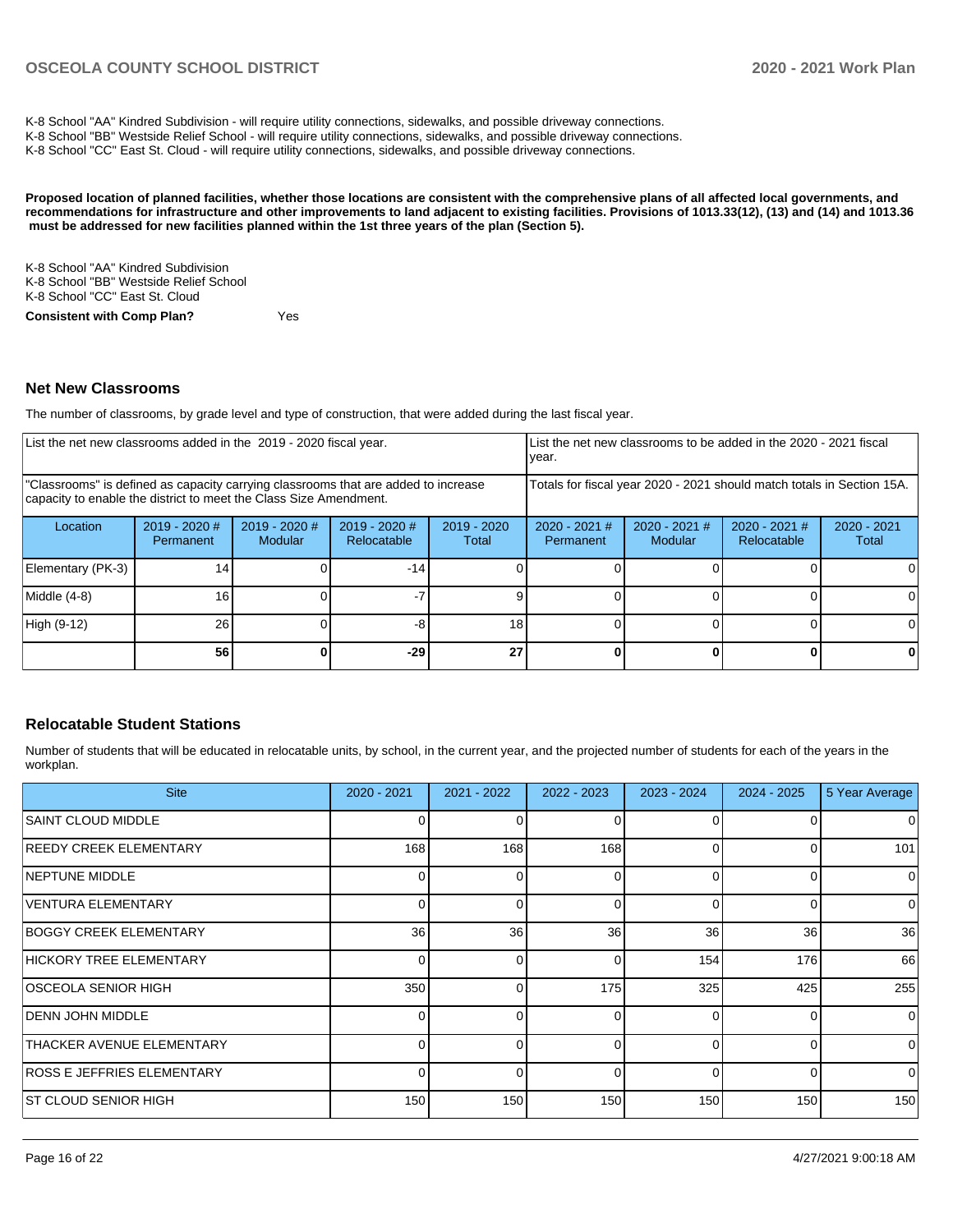| IMICHIGAN AVENUE ELEMENTARY                          | $\overline{0}$ | $\overline{0}$ | 0           | $\overline{0}$ | $\overline{0}$ | $\overline{0}$ |
|------------------------------------------------------|----------------|----------------|-------------|----------------|----------------|----------------|
| HARMONY COMMUNITY SCHOOL                             | $\Omega$       | 0              | $\Omega$    | $\Omega$       | $\Omega$       | $\overline{0}$ |
| <b>ZENITH ACCELERATED ACADEMY</b>                    | $\Omega$       | $\mathbf 0$    | $\Omega$    | $\Omega$       | $\Omega$       | $\overline{0}$ |
| ILIBERTY HIGH SCHOOL                                 | $\Omega$       | $\Omega$       | $\Omega$    | $\Omega$       | $\Omega$       | $\overline{0}$ |
| PARTIN SETTLEMENT ELEMENTARY                         | 72             | 108            | 288         | 324            | 180            | 194            |
| CENTRAL AVENUE ELEMENTARY                            | $\mathbf 0$    | 0              | $\Omega$    | $\Omega$       | $\overline{0}$ | $\overline{0}$ |
| HIGHLANDS ELEMENTARY                                 | $\Omega$       | $\Omega$       | $\Omega$    | $\Omega$       | $\Omega$       | $\Omega$       |
| THE OSCEOLA COUNTY SCHOOL FOR THE ARTS               | 269            | 269            | 269         | $\Omega$       | $\overline{0}$ | 161            |
| IHARMONY SENIOR HIGH                                 | $\Omega$       | $\Omega$       | $\Omega$    | $\Omega$       | $\Omega$       | $\overline{0}$ |
| <b>SUNRISE ELEMENTARY</b>                            | 66             | 66             | 88          | 154            | 176            | 110            |
| <b>CHESTNUT ELEMENTARY</b>                           | $\Omega$       | 0              | $\Omega$    | $\Omega$       | $\overline{0}$ | $\overline{0}$ |
| NEPTUNE ELEMENTARY                                   | 0              | $\mathbf 0$    | $\Omega$    | $\Omega$       | $\Omega$       | $\overline{0}$ |
| <b>FLORA RIDGE ELEMENTARY</b>                        | $\Omega$       | $\mathbf 0$    | 162         | 306            | 414            | 176            |
| IDISCOVERY INTERMEDIATE                              | $\Omega$       | $\mathbf 0$    | $\Omega$    | $\Omega$       | $\overline{0}$ | $\overline{0}$ |
| KISSIMMEE ELEMENTARY                                 | 90             | 0              | $\Omega$    | $\Omega$       | $\Omega$       | 18             |
| ADULT LEARNING CENTER OSCEOLA NEW                    | $\mathbf 0$    | $\mathbf 0$    | $\Omega$    | $\Omega$       | $\overline{0}$ | $\overline{0}$ |
| POINCIANA ELEMENTARY                                 | $\Omega$       | $\Omega$       | $\Omega$    | $\Omega$       | $\Omega$       | $\overline{0}$ |
| <b>CELEBRATION SENIOR HIGH</b>                       | 100            | 100            | 100         | 100            | 100            | 100            |
| OSCEOLA TECHNICAL COLLEGE - CENTRAL<br><b>CAMPUS</b> | 586            | 422            | 422         | 422            | 422            | 455            |
| <b>HORIZON MIDDLE</b>                                | 132            | 132            | 132         | $\Omega$       | $\Omega$       | 79             |
| KISSIMMEE MIDDLE                                     | 308            | 308            | 374         | 374            | 418            | 356            |
| <b>CELEBRATION SCHOOL</b>                            | 0              | 0              | 0           | $\Omega$       | $\mathbf 0$    | $\overline{0}$ |
| NARCOOSSEE MIDDLE SCHOOL                             | 0              | $\mathbf 0$    | 0           | $\Omega$       | $\mathbf 0$    | $\overline{0}$ |
| NEW BEGINNINGS EDUCATIONAL COMPLEX NEW               | $\Omega$       | $\Omega$       | $\Omega$    | $\Omega$       | $\overline{0}$ | $\overline{0}$ |
| NARCOOSSEE ELEMENTARY                                | 126            | 134            | 134         | $\Omega$       | 0              | 79             |
| <b>KOA ELEMENTARY</b>                                | 0              | 0              | $\mathbf 0$ | 0              | 0              | $\mathbf 0$    |
| WESTSIDE K-8 SCHOOL -Middle School "CC"              | 408            | 408            | 408         | 0              | 0              | 245            |
| <b>EAST LAKE ELEMENTARY</b>                          | 18             | 18             | 54          | 126            | 180            | 79             |
| OSCEOLA TECHNICAL COLLEGE-POINCIANA<br><b>CAMPUS</b> | 0              | $\mathbf 0$    | 0           | 0              | 0              | $\mathbf 0$    |
| <b>TOHOPEKALIGA HIGH SCHOOL</b>                      | $\Omega$       | $\overline{0}$ | 0           | $\Omega$       | $\overline{0}$ | $\overline{0}$ |
| SAINT CLOUD ELEMENTARY                               | 36             | 36             | 36          | 36             | $\overline{0}$ | 29             |
| POINCIANA SENIOR HIGH                                | 150            | 150            | 150         | 150            | 150            | 150            |
| <b>CYPRESS ELEMENTARY</b>                            | $\Omega$       | $\overline{0}$ | 0           | $\Omega$       | $\overline{0}$ | $\overline{0}$ |
| <b>GATEWAY SENIOR HIGH</b>                           | 850            | 850            | $\Omega$    | $\Omega$       | $\overline{0}$ | 340            |
| MILL CREEK ELEMENTARY                                | 0              | $\overline{0}$ | 0           | $\overline{0}$ | $\overline{0}$ | $\mathbf 0$    |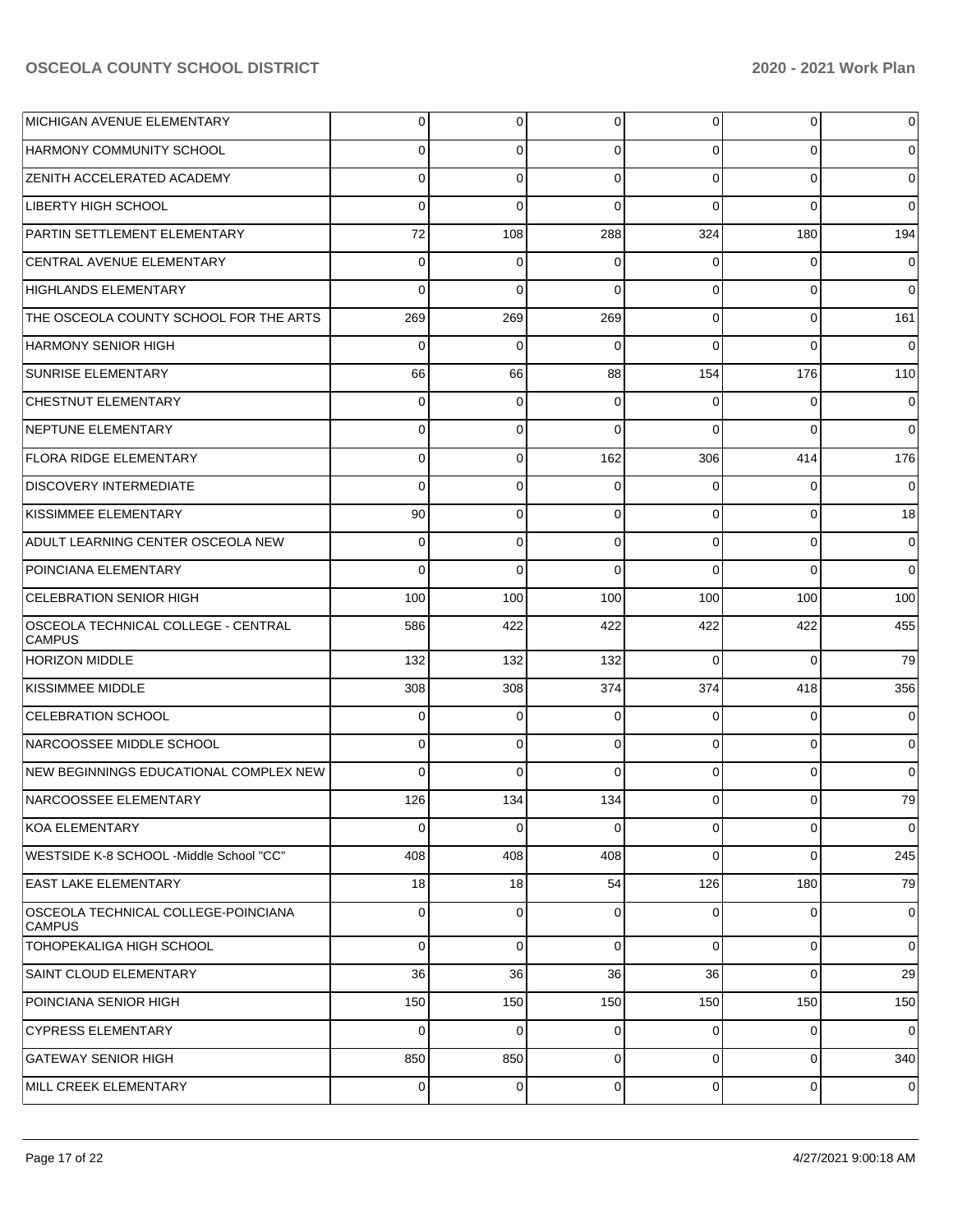| LAKEVIEW ELEMENTARY                       | 72 | 72 | 72 | 72 <sub>1</sub> | 72              |
|-------------------------------------------|----|----|----|-----------------|-----------------|
| PLEASANT HILL ELEMENTARY                  |    |    | 90 | 162             | 50 <sub>l</sub> |
| PARKWAY MIDDLE                            |    |    |    |                 |                 |
| <b>DEERWOOD ELEMENTARY</b>                |    |    |    |                 |                 |
| HARMONY MIDDLE SCHOOL                     |    |    |    |                 |                 |
| <b>INEOCITY ACADEMY</b>                   |    |    |    |                 |                 |
| CANOE CREEK K-8                           |    |    |    |                 |                 |
|                                           |    |    |    |                 |                 |
| Totals for OSCEOLA COUNTY SCHOOL DISTRICT |    |    |    |                 |                 |

| Totals for OSCEOLA COUNTY SCHOOL DISTRICT         |        |                                  |        |        |        |        |
|---------------------------------------------------|--------|----------------------------------|--------|--------|--------|--------|
| Total students in relocatables by year.           |        | 3,218<br>3,987<br>3.427<br>2.819 | 3,061  | 3,302  |        |        |
| Total number of COFTE students projected by year. | 52.845 | 53.944                           | 54.678 | 55.404 | 55.857 | 54.546 |
| Percent in relocatables by year.                  | 8 % l  | 6 % l                            | 6 % l  | 5 % I  | 5 % l  | 6 %    |

# **Leased Facilities Tracking**

Exising leased facilities and plans for the acquisition of leased facilities, including the number of classrooms and student stations, as reported in the educational plant survey, that are planned in that location at the end of the five year workplan.

| Location                                             | # of Leased<br>Classrooms 2020 -<br>2021 | <b>FISH Student</b><br><b>Stations</b> | Owner                                     | # of Leased<br>Classrooms 2024 -<br>2025 | <b>FISH Student</b><br><b>Stations</b> |
|------------------------------------------------------|------------------------------------------|----------------------------------------|-------------------------------------------|------------------------------------------|----------------------------------------|
| <b>SAINT CLOUD ELEMENTARY</b>                        | $\overline{2}$                           |                                        | 36 Mobile Modular                         | $\overline{2}$                           | 36                                     |
| OSCEOLA TECHNICAL COLLEGE - CENTRAL<br><b>CAMPUS</b> | 16                                       |                                        | 386 William Scotsman                      | 9                                        | 222                                    |
| <b>HORIZON MIDDLE</b>                                | 6                                        |                                        | 132 William Scotsman                      | $\mathbf 0$                              | $\Omega$                               |
| THE OSCEOLA COUNTY SCHOOL FOR THE ARTS               |                                          |                                        | 172 Mobile Modular                        | $\Omega$                                 | $\Omega$                               |
| PARTIN SETTLEMENT ELEMENTARY                         | 4                                        |                                        | 72 William Scotsman                       | 10                                       | 180                                    |
| <b>OSCEOLA SENIOR HIGH</b>                           | 14                                       |                                        | 350 Mobile Modular                        | 17                                       | 425                                    |
| IST CLOUD SENIOR HIGH                                | 6                                        |                                        | 150 William<br>Scotsman/Mobile<br>Modular | 6                                        | 150                                    |
| <b>GATEWAY SENIOR HIGH</b>                           | 29                                       |                                        | 725 William<br>Scotsman/Mobile<br>Modular | $\Omega$                                 | $\Omega$                               |
| WESTSIDE K-8 SCHOOL -Middle School "CC"              | 20                                       |                                        | 408 Mobile Modular                        | 0                                        | $\Omega$                               |
| KISSIMMEE ELEMENTARY                                 | 5                                        |                                        | 90 Mobile Modular                         | $\Omega$                                 | $\Omega$                               |
| <b>REEDY CREEK ELEMENTARY</b>                        |                                          |                                        | 146 Mobile Modular                        | $\Omega$                                 | $\Omega$                               |
| <b>SUNRISE ELEMENTARY</b>                            | 3                                        |                                        | 66 Mobile Modular                         | 8                                        | 176                                    |
| <b>EAST LAKE ELEMENTARY</b>                          |                                          |                                        | 18 Mobile Modular                         | 10                                       | 180                                    |
| KISSIMMEE MIDDLE                                     | 14                                       |                                        | 308 Mobile Modular                        | 19                                       | 418                                    |
| NARCOOSSEE ELEMENTARY                                | $\overline{7}$                           |                                        | 126 Mobile Modular                        | 0                                        | $\Omega$                               |
| <b>HICKORY TREE ELEMENTARY</b>                       | $\Omega$                                 |                                        | 0 Mobile Modular                          | 8                                        | 176                                    |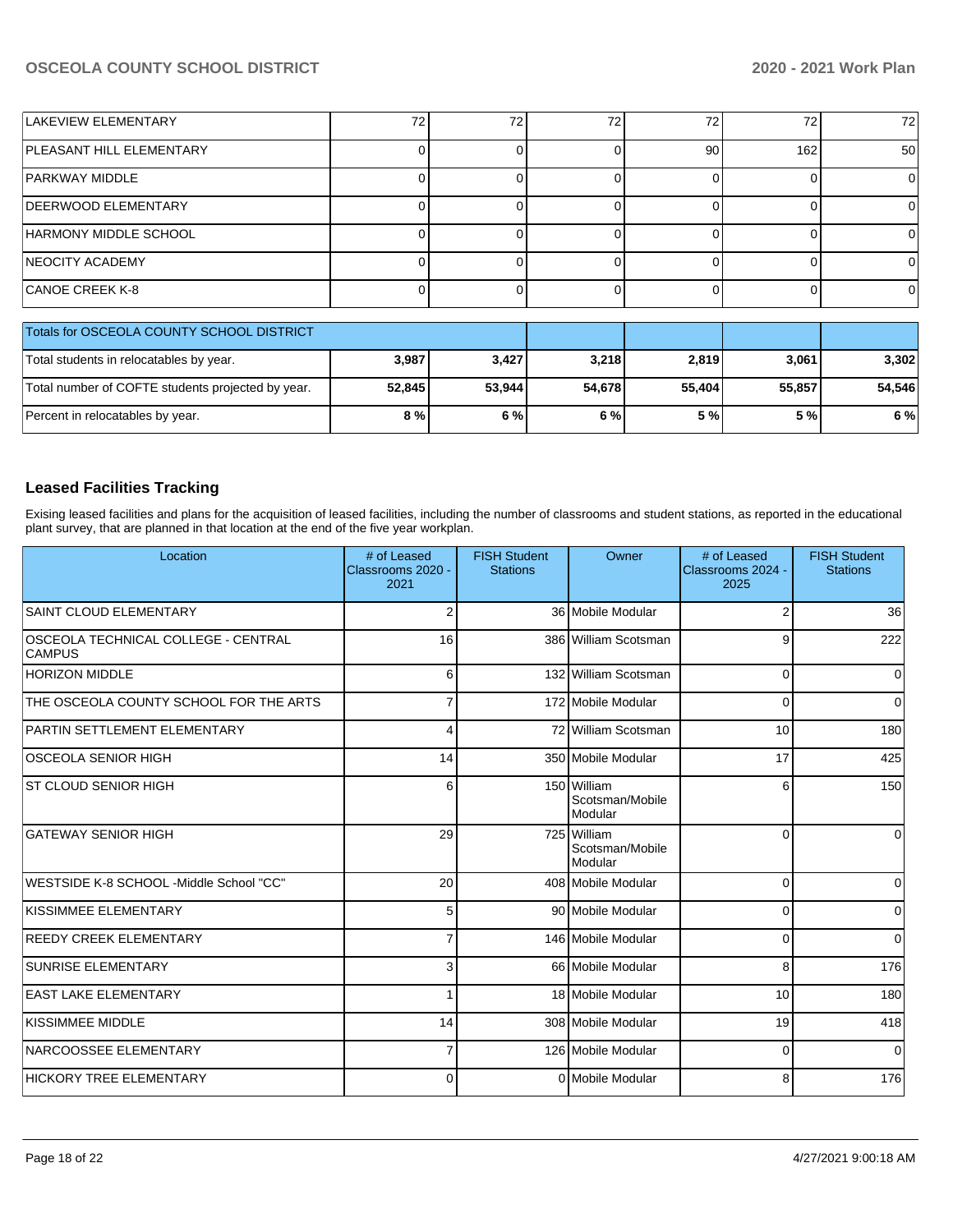| POINCIANA SENIOR HIGH           |     |       | 150 Mobile Modular |     | 150 <sup>1</sup> |
|---------------------------------|-----|-------|--------------------|-----|------------------|
| CELEBRATION SENIOR HIGH_        |     |       | 100 Mobile Modular |     | 100 <sup>1</sup> |
| <b>PLEASANT HILL ELEMENTARY</b> |     |       | 0 Mobile Modular   |     | 162              |
| FLORA RIDGE ELEMENTARY          |     |       | 0 Mobile Modular   | 23  | 414              |
|                                 | 151 | 3,435 |                    | 131 | 2,789            |

#### **Failed Standard Relocatable Tracking**

Relocatable units currently reported by school, from FISH, and the number of relocatable units identified as 'Failed Standards'.

Nothing reported for this section.

# **Planning**

#### **Class Size Reduction Planning**

**Plans approved by the school board that reduce the need for permanent student stations such as acceptable school capacity levels, redistricting, busing, year-round schools, charter schools, magnet schools, public-private partnerships, multitrack scheduling, grade level organization, block scheduling, or other alternatives.**

The School District is agressively pursuing public-private partnerships,such as Community Development Districts (CDD) and Educational Facilities Benefit Districts (EFBD) to partner in funding schools or academies. The School District has continued to be supportive of charter school proposals that are aligned with the School Board policies, requirements, and guidelines for curriculum and facilities. The District uses redistricting as a means to balance students to capacity at all schools as necessary.

#### **School Closure Planning**

**Plans for the closure of any school, including plans for disposition of the facility or usage of facility space, and anticipated revenues.** 

The School District of Osceola County, Florida has no plans at this time for closure of any facility.

# **Long Range Planning**

#### **Ten-Year Maintenance**

District projects and locations regarding the projected need for major renovation, repair, and maintenance projects within the district in years 6-10 beyond the projects plans detailed in the five years covered by the work plan.

| Project                                                                                                                                             | 2024 - 2025 / 2029 - 2030<br><b>Projected Cost</b> |
|-----------------------------------------------------------------------------------------------------------------------------------------------------|----------------------------------------------------|
| Elementary School Maintenance and Repair of<br>Mechanical, Flooring, Electrical, Gutters, Plumbing,<br>Compactor, Roof, and Parking Lot             | \$30,197,457                                       |
| Middle and Combination School Maintenance and<br>Repair of Mechanical, Flooring, Electrical, Gutters,<br>Plumbing, Compactor, Roof, and Parking Lot | \$14,081,201                                       |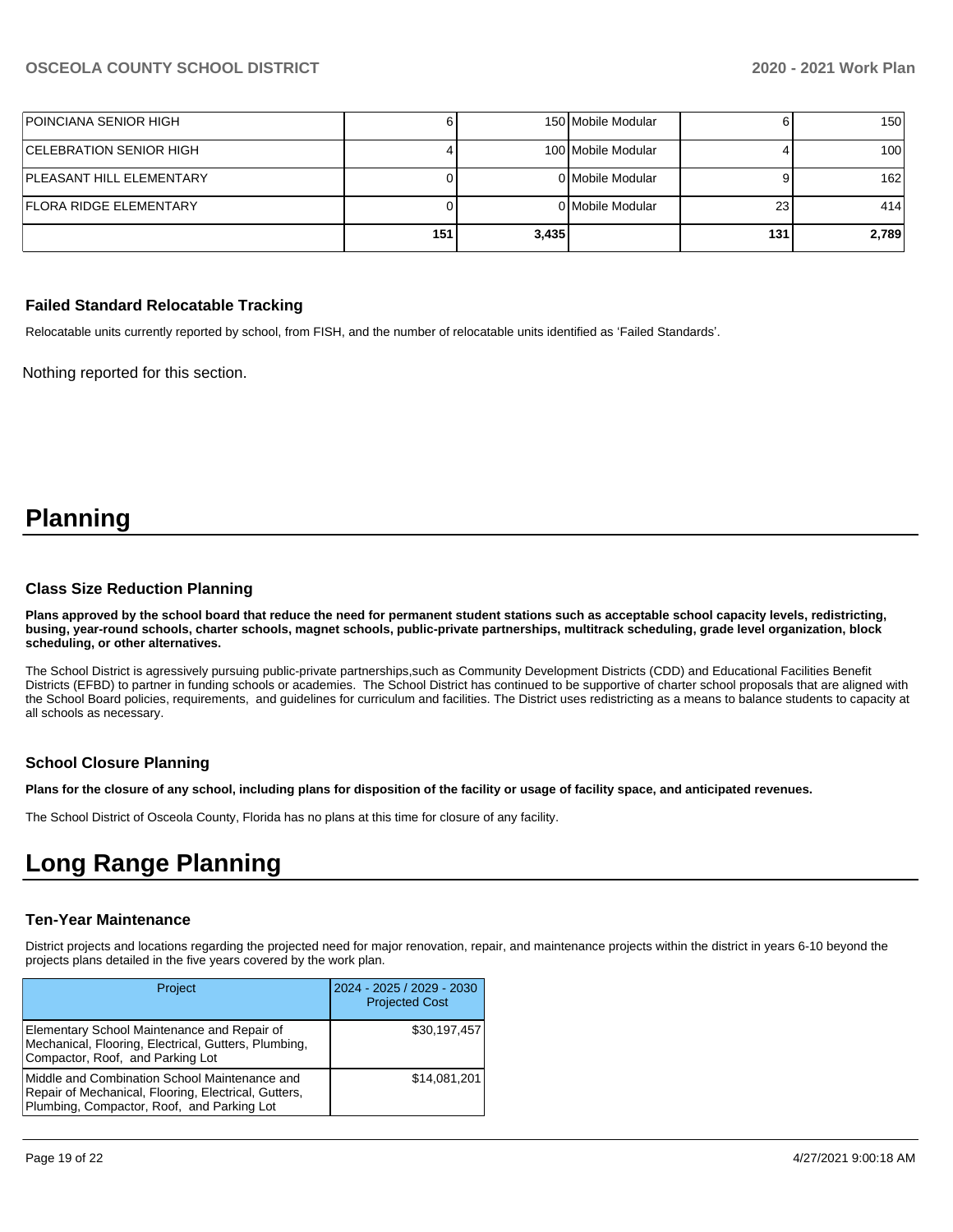| High School Maintenance and Repair of Mechanical,<br>Flooring, Electrical, Gutters, Plumbing, Gym, Track,<br>Compactor, Roof, and Parking Lot | \$17,362,221 |
|-----------------------------------------------------------------------------------------------------------------------------------------------|--------------|
| Administration and Other Ancillary Maintenance and<br>Repair of Mechanical, Flooring, Painting, and Parking<br>Lot                            | \$915,000    |
|                                                                                                                                               | \$62,555,879 |

# **Ten-Year Capacity**

Schedule of capital outlay projects projected to ensure the availability of satisfactory student stations for the projected student enrollment in K-12 programs for the future 5 years beyond the 5-year district facilities work program.

| Project         | Location, Community, Quadrant or other<br>general location | 2024 - 2025 / 2029 - 2030<br><b>Projected Cost</b> |
|-----------------|------------------------------------------------------------|----------------------------------------------------|
| K-8 School "FF" | Tohoqua                                                    | \$45,500,000                                       |
|                 |                                                            | \$45,500,000                                       |

# **Ten-Year Planned Utilization**

Schedule of planned capital outlay projects identifying the standard grade groupings, capacities, and planned utilization rates of future educational facilities of the district for both permanent and relocatable facilities.

| <b>Grade Level Projections</b>   | <b>FISH</b><br><b>Student</b><br><b>Stations</b> | Actual 2019 -<br><b>2020 FISH</b><br>Capacity | Actual<br>$2019 -$<br>2020<br><b>COFTE</b> | Actual 2019 - 2020<br><b>Utilization</b> | Actual 2020 - 2021 / 2029 - 2030 new<br>Student Capacity to be added/removed | Projected 2029<br>2030 COFTE | Projected 2029 -<br>2030 Utilization |
|----------------------------------|--------------------------------------------------|-----------------------------------------------|--------------------------------------------|------------------------------------------|------------------------------------------------------------------------------|------------------------------|--------------------------------------|
| Elementary - District<br> Totals | 24,290                                           | 24,290                                        | 19.051.18                                  | 78.43 %                                  | 5,213                                                                        | 26,701                       | 90.50 %                              |
| Middle - District Totals         | 18.422                                           | 16,575                                        | 14,053.85                                  | 84.79 %                                  | 2.100                                                                        | 12.596                       | 67.45 %                              |
| High - District Totals           | 23.788                                           | 22.521                                        | 16.731.29                                  | 74.29 %                                  | 3,522                                                                        | 19,416                       | 74.55 %                              |
| Other - ESE, etc                 | 5.214                                            | 1.895                                         | .998.77                                    | 105.49 %                                 |                                                                              |                              | 0.00%                                |
|                                  | 71,714                                           | 65,281                                        | 51,835.09                                  | 79.40 %                                  | 10,835                                                                       | 58,713                       | 77.14 %                              |

**Combination schools are included with the middle schools for student stations, capacity, COFTE and utilization purposes because these facilities all have a 90% utilization factor. Use this space to explain or define the grade groupings for combination schools.** 

Westside School is grades K-8 Celebration School is grades K-8 Canoe Creek School is grades K-8 Osceola County School for the Arts is grades 6-12 New Beginnings is grades K-12 Zenith Accelerated Academy is grades 6-12

# **Ten-Year Infrastructure Planning**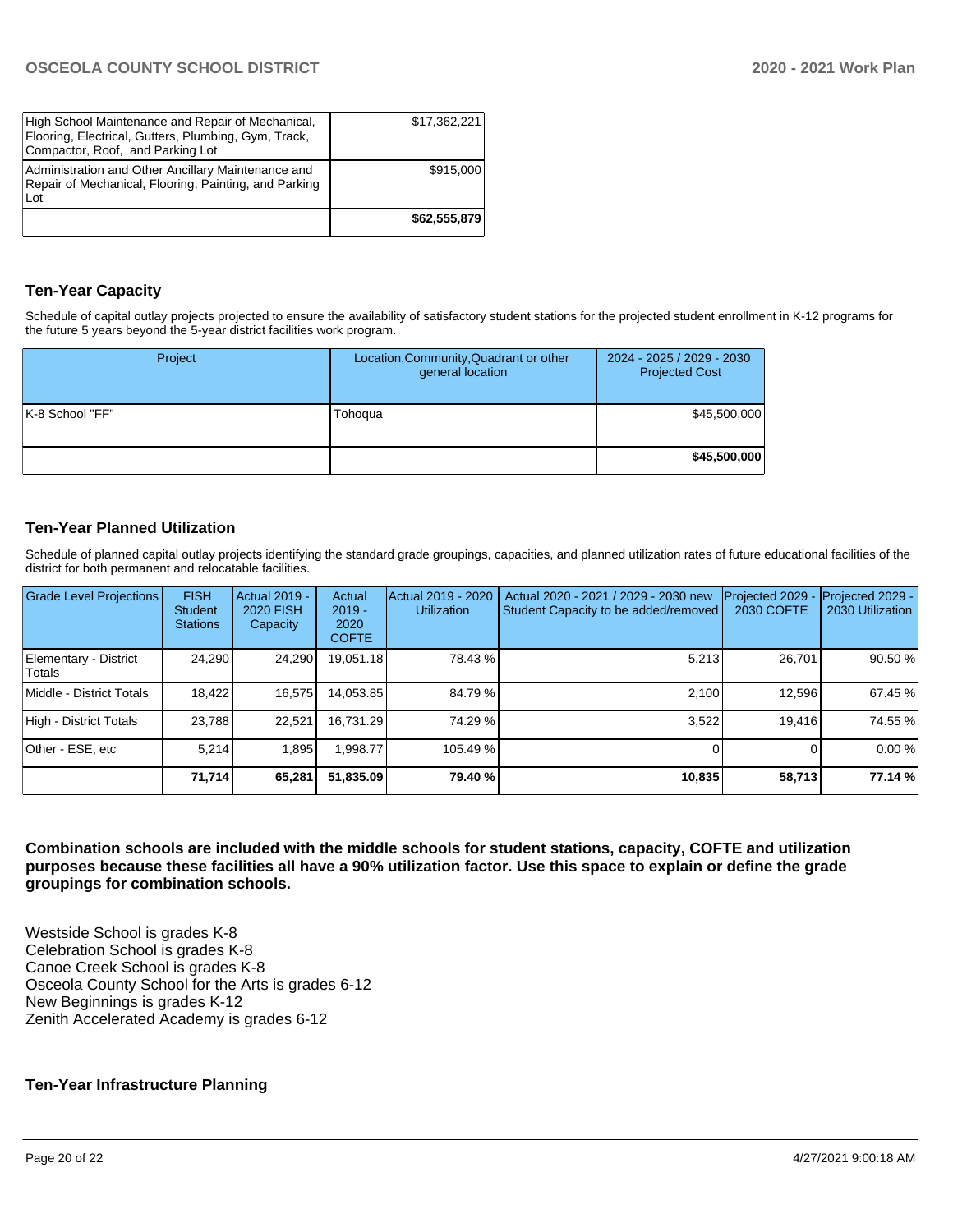#### **Proposed Location of Planned New, Remodeled, or New Additions to Facilities in 06 thru 10 out years (Section 28).**

K-8 School "FF" may require utility connections, sidewalks, and possible driveway connections.

Plans for closure of any school, including plans for disposition of the facility or usage of facility space, and anticipated revenues in the 06 thru 10 out **years (Section 29).**

The School District of Osceola County, Florida has no plans at this time for closure of any facility.

#### **Twenty-Year Maintenance**

District projects and locations regarding the projected need for major renovation, repair, and maintenance projects within the district in years 11-20 beyond the projects plans detailed in the five years covered by the work plan.

| Project                                                                                                                                  | 2029 - 2030 / 2039 - 2040 Projected Cost |
|------------------------------------------------------------------------------------------------------------------------------------------|------------------------------------------|
| Elementary School Maintenance and Repair of<br>Mechanical, Painting, Flooring, Playground, Parking,<br>Roof, Plumbing, and Compactor     | \$30,140,941                             |
| Middle and Combination School Maintenance and<br>Repair of Mechanical, Painting, Flooring, Parking,<br>Roof, Plumbing, and Drainage      | \$22,210,582                             |
| High School Maintenance and Repair of Mechanical,<br>Painting, Flooring, Parking, Roof, Plumbing, and<br>Drainage                        | \$35,704,659                             |
| Administration and Other Ancillary Maintenance and<br>Repair of Mechanical, Painting, Flooring, Parking,<br>Roof, Plumbing, and Drainage | \$5,388,386                              |
|                                                                                                                                          | \$93,444,568                             |

#### **Twenty-Year Capacity**

Schedule of capital outlay projects projected to ensure the availability of satisfactory student stations for the projected student enrollment in K-12 programs for the future 11-20 years beyond the 5-year district facilities work program.

Nothing reported for this section.

#### **Twenty-Year Planned Utilization**

Schedule of planned capital outlay projects identifying the standard grade groupings, capacities, and planned utilization rates of future educational facilities of the district for both permanent and relocatable facilities.

| <b>Grade Level Projections</b>  | <b>FISH</b><br><b>Student</b><br><b>Stations</b> | <b>Actual 2019 -</b><br><b>2020 FISH</b><br>Capacity | Actual<br>$2019 -$<br>2020<br><b>COFTE</b> | <b>Utilization</b> | Actual 2019 - 2020   Actual 2020 - 2021 / 2039 - 2040 new<br>Student Capacity to be added/removed | Projected 2039 - Projected 2039 -<br>2040 COFTE | 2040 Utilization |
|---------------------------------|--------------------------------------------------|------------------------------------------------------|--------------------------------------------|--------------------|---------------------------------------------------------------------------------------------------|-------------------------------------------------|------------------|
| Elementary - District<br>Totals | 24.290                                           | 24.2901                                              | 19.051.18                                  | 78.43 %            | 5.213                                                                                             | 27.746                                          | 94.04 %          |
| Middle - District Totals        | 18.422                                           | 16.575                                               | 14.053.85                                  | 84.79 %            | 2,100                                                                                             | 12.619                                          | 67.57 %          |